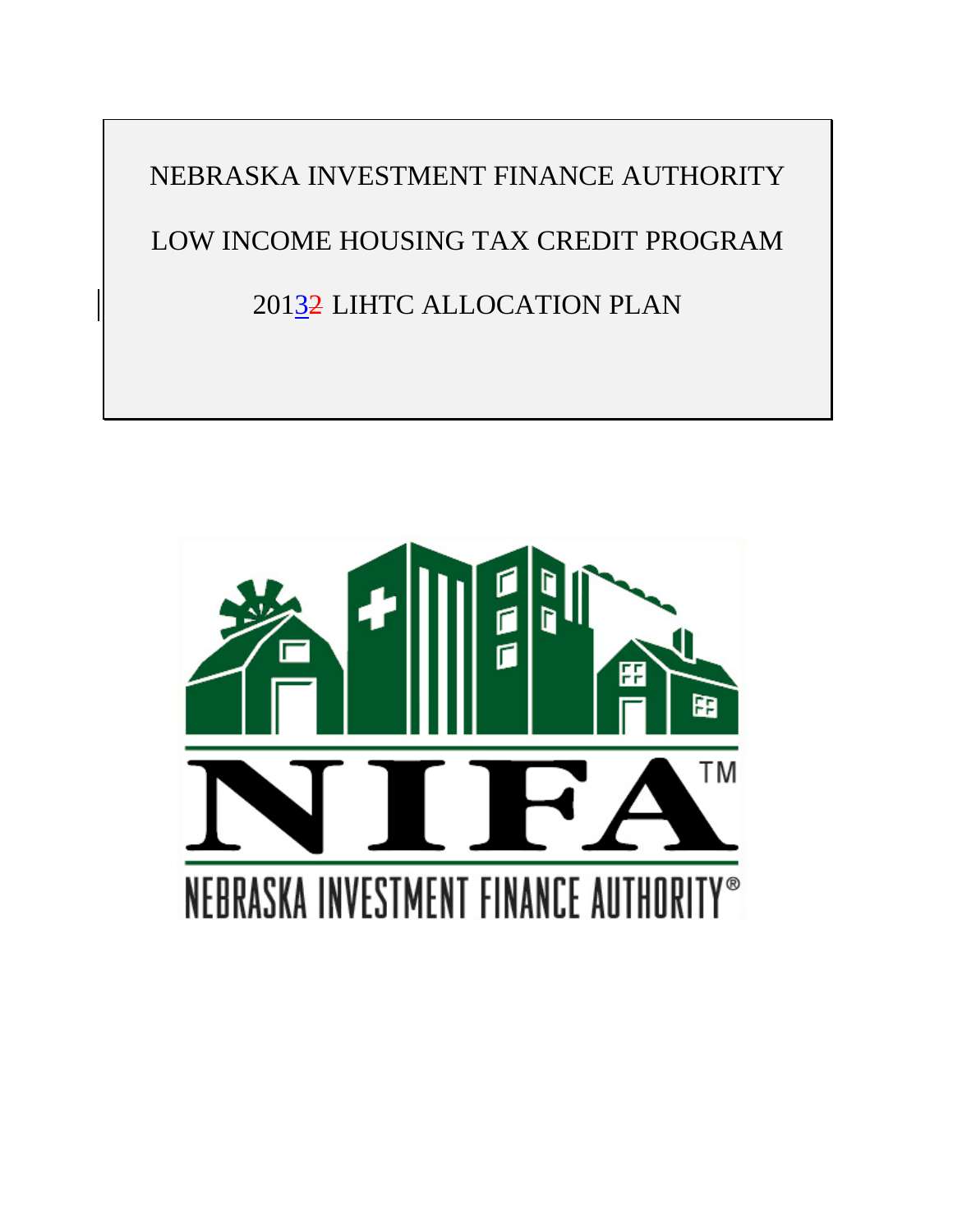# **LOW INCOME HOUSING TAX CREDIT PROGRAM**

# **20132 LIHTC Allocation Plan**

# **Table of Contents**

#### **Page**

| 1. |                          |                                                  |  |  |  |
|----|--------------------------|--------------------------------------------------|--|--|--|
|    | 1.1<br>1.2               |                                                  |  |  |  |
| 2. |                          |                                                  |  |  |  |
|    | 2.1<br>2.2<br>2.3<br>2.4 |                                                  |  |  |  |
|    | 2.5                      |                                                  |  |  |  |
|    | 2.6                      |                                                  |  |  |  |
| 3. |                          |                                                  |  |  |  |
|    | 3.1<br>3.2<br>3.3        | LATE FEE-CONDITIONAL RESERVATION                 |  |  |  |
|    | 3.4                      | ALLOCATION FEELATE FEE-CARRYOVER ALLOCATION 76   |  |  |  |
|    | 3.5                      |                                                  |  |  |  |
|    | 3.6                      |                                                  |  |  |  |
|    | 3.7                      |                                                  |  |  |  |
|    | 3.8                      |                                                  |  |  |  |
|    | 3.9                      |                                                  |  |  |  |
|    | 3.10                     |                                                  |  |  |  |
|    | 3.11                     |                                                  |  |  |  |
| 4. |                          |                                                  |  |  |  |
|    | 4.1                      |                                                  |  |  |  |
|    | 4.2                      |                                                  |  |  |  |
|    | 4.3                      | EVALUATION OF FINAL FULL LIHTC APPLICATIONS  108 |  |  |  |
|    | 4.4                      |                                                  |  |  |  |
|    | 4.5                      |                                                  |  |  |  |
|    | 4.6                      |                                                  |  |  |  |
|    | 4.7                      | MODIFICATION OR DENIAL OF LIHTC ALLOCATION  1344 |  |  |  |
|    | 4.8                      |                                                  |  |  |  |
|    | 4.9                      |                                                  |  |  |  |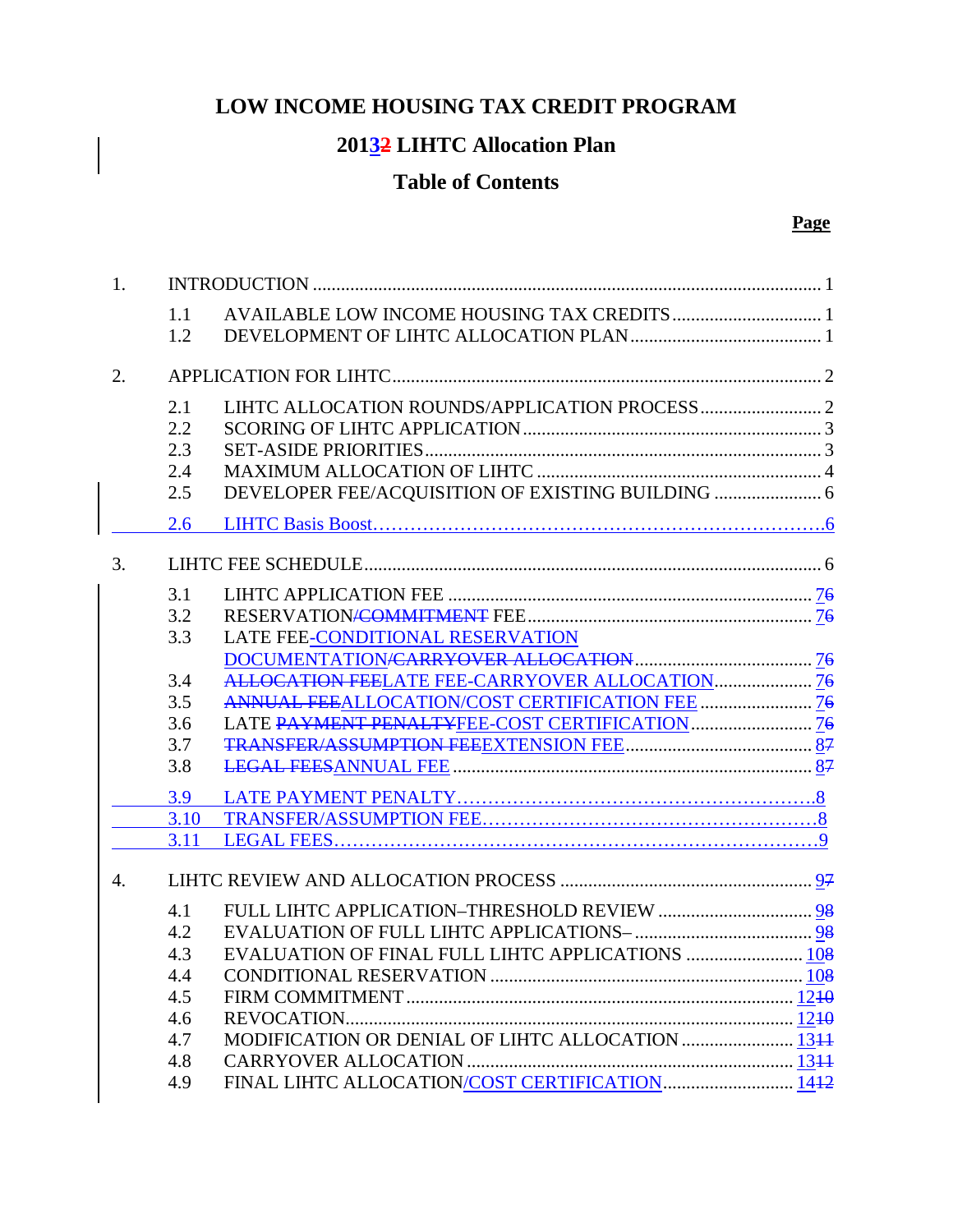| 5 <sub>1</sub> | CRANE PROGRAM APPLICATION AND ALLOCATION PROCESS  1442 |                                                   |  |  |  |
|----------------|--------------------------------------------------------|---------------------------------------------------|--|--|--|
|                |                                                        |                                                   |  |  |  |
|                | 5.12                                                   | MAXIMUM ALLOCATION OF LIHTC UNDER THE CRANE       |  |  |  |
|                |                                                        |                                                   |  |  |  |
|                | $+5$                                                   |                                                   |  |  |  |
|                | 5.23                                                   | LIHTC BASIS BOOST UNDER THE CRANE PROGRAM17       |  |  |  |
|                |                                                        |                                                   |  |  |  |
| 6.             |                                                        |                                                   |  |  |  |
|                | 6.1                                                    |                                                   |  |  |  |
|                | 6.2                                                    |                                                   |  |  |  |
|                | 6.3                                                    |                                                   |  |  |  |
|                | 6.4                                                    | LATE FEE-CONDITIONAL RESERVATION                  |  |  |  |
|                |                                                        |                                                   |  |  |  |
|                | 6.5                                                    | <b>ALLOCATION/COST CERTIFICATION FEELATE FEE-</b> |  |  |  |
|                |                                                        |                                                   |  |  |  |
|                | 6.6                                                    | LATE FEE-ALLOCATION/COST CERTIFICATION FEE  196   |  |  |  |
|                | 6.7                                                    |                                                   |  |  |  |
|                | 6.8                                                    |                                                   |  |  |  |
|                | 6.9                                                    |                                                   |  |  |  |
|                | 6.10                                                   |                                                   |  |  |  |
|                | 6.11                                                   |                                                   |  |  |  |
|                | 6.12                                                   |                                                   |  |  |  |
|                |                                                        |                                                   |  |  |  |
| 7.             |                                                        |                                                   |  |  |  |
|                | 7.1                                                    |                                                   |  |  |  |
|                | 7.2                                                    | CONDITIONAL RESERVATION PHASECRANE PROGRAM -      |  |  |  |
|                |                                                        |                                                   |  |  |  |
|                | 7.3                                                    | LIHTC APPLICATIONS SUBMITTED BY CRANE PROGRAM     |  |  |  |
|                |                                                        |                                                   |  |  |  |
|                | 7.4                                                    | EVALUATION OF LIHTC APPLICATIONS UNDER THE CRANE  |  |  |  |
|                |                                                        |                                                   |  |  |  |
|                | 7.5                                                    |                                                   |  |  |  |
|                | 7.6                                                    |                                                   |  |  |  |
|                | 7.7                                                    |                                                   |  |  |  |
|                | 7.8                                                    |                                                   |  |  |  |
|                | 7.9                                                    |                                                   |  |  |  |
|                | 7.10                                                   |                                                   |  |  |  |
| 8.             |                                                        |                                                   |  |  |  |
|                |                                                        |                                                   |  |  |  |
| 9.             |                                                        |                                                   |  |  |  |
|                | 9.1                                                    |                                                   |  |  |  |
|                | 9.2                                                    |                                                   |  |  |  |
|                | 9.3                                                    |                                                   |  |  |  |
|                | 9.4                                                    |                                                   |  |  |  |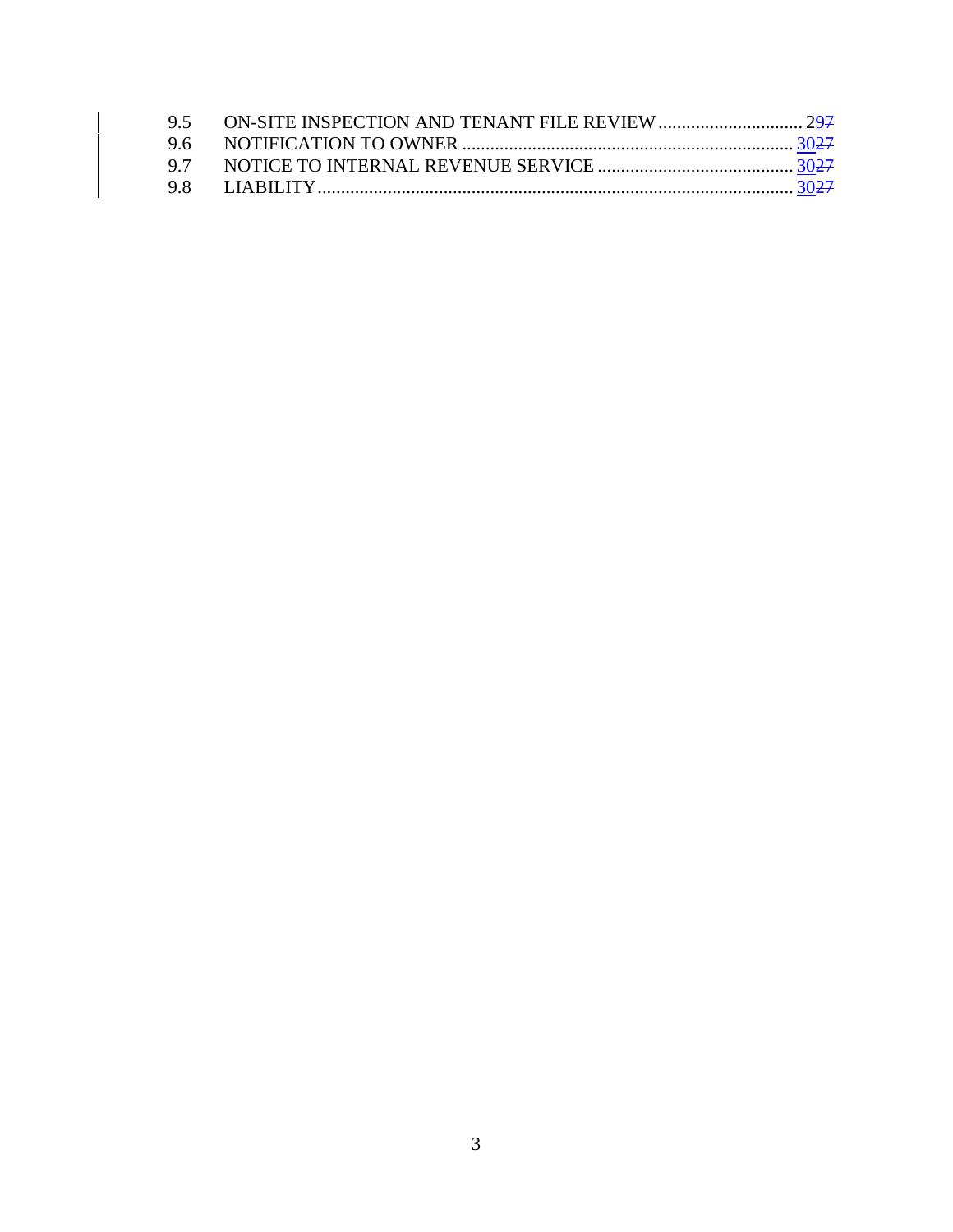# **NEBRASKA INVESTMENT FINANCE AUTHORITY 20132 LIHTC ALLOCATION PLAN**

#### **1. INTRODUCTION**

### **1.1 AVAILABLE LOW INCOME HOUSING TAX CREDITS**.

In 20132, the Nebraska Investment Finance Authority ("NIFA") will have approximately \$34,0900,000 of Low Income Housing Tax Credits ("LIHTC") based on the Bureau of Census Current Population Report for Nebraska multiplied by [\$2.2015] (as may be adjusted). The amount of LIHTC's available may be increased by LIHTC returned to NIFA from prior years or LIHTC allocated to Nebraska from the 20132 national LIHTC pool.

## **1.2 DEVELOPMENT OF LIHTC ALLOCATION PLAN**.

The 20132 LIHTC Allocation Plan is the result of public dialogue between NIFA and a number of individuals from many parts of Nebraska, with diverse backgrounds and interests in the LIHTC Program. A public hearing on the proposed 20132 LIHTC Package (the "LIHTC Package") which includes the, Allocation Plan, LIHTC Application, Carryover Allocation Procedures Manual, Cost Certification Procedures Manual, LIHTC Forms and Documents and Land Use Restriction Agreement was held in Lincoln, Nebraska (the "LIHTC Program") . All comments received by NIFA were taken into consideration in developing and drafting the LIHTC Package.

The LIHTC Package was approved by the Nebraska Investment Finance Authority Board of Directors and was forwarded to the Governor of the State of Nebraska for approval. The LIHTC Package encourages the selection of developments that serve to address the most pressing housing needs of Nebraska, within the guidelines and requirements under Section 42 of the Internal Revenue Code of 1986, as amended (the "Code"). NIFA, at its sole discretion, reserves the right to modify or waive any conditions, which are otherwise not mandated by the Code, contained in the LIHTC Package. Modifications by NIFA may include, but are not limited to, changes which provide for better coordination with other state and federal programs and/or funding sources.

The LIHTC Package may be amended from time to time as new guidelines and regulations are issued under Section 42 of the Code or as NIFA deems necessary to meet the LIHTC Program goals and objectives.

Persons wishing to apply for LIHTC must complete a 20132 LIHTC Application online (the "LIHTC Application"). (See "CRANE Application and Allocation Process" below for LIHTC available pursuant to the CRANE Program.) The LIHTC online Application can be obtained by contacting NIFA, or by downloading it fromvisiting NIFA's Internet Web site (www.NIFA.org).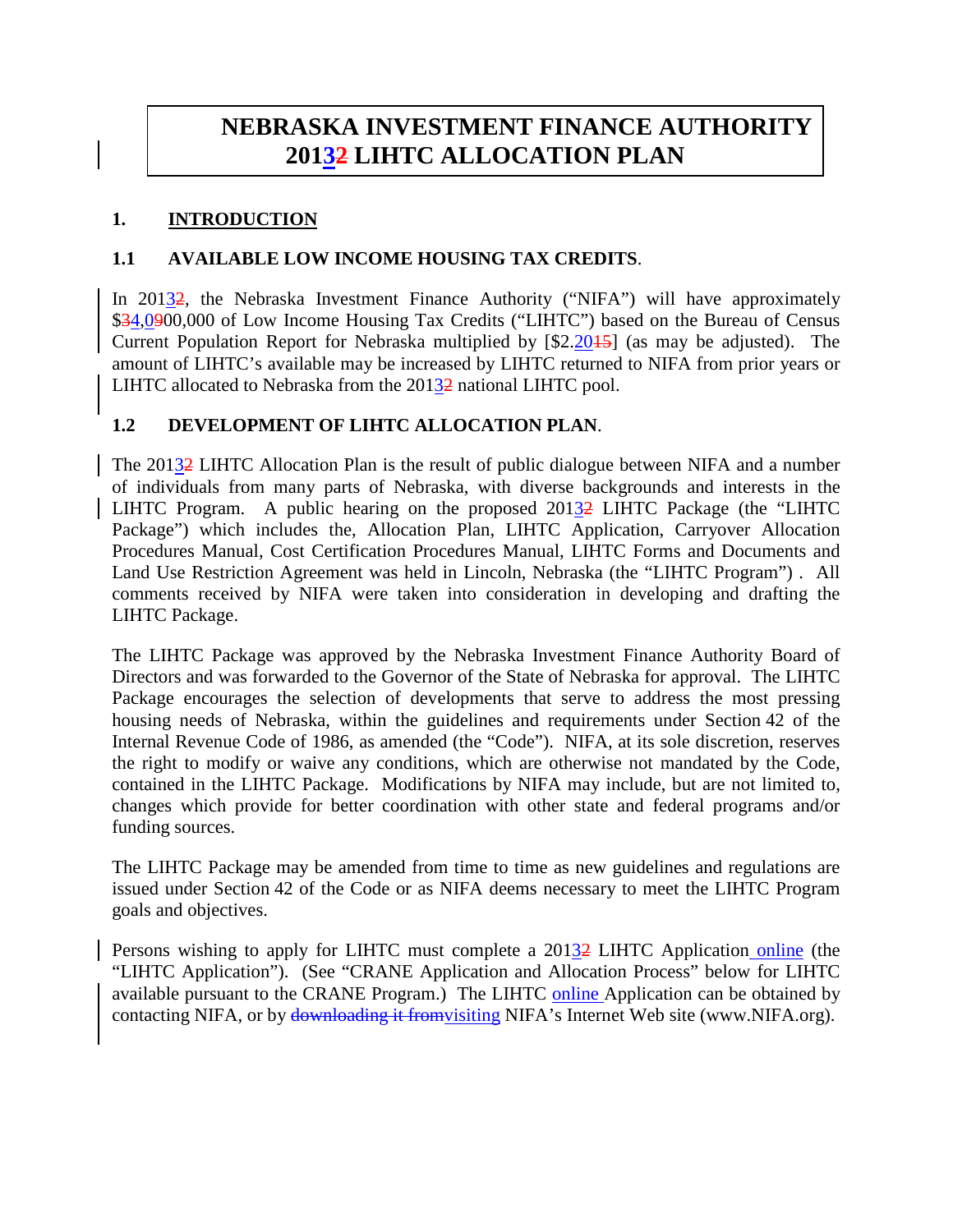#### **2. APPLICATION FOR LIHTC**

# **2.1 LIHTC ALLOCATION ROUNDS/APPLICATION PROCESS**.

Allocation Rounds. There will be at least two (2) Allocation Rounds. For a development to be eligible for review during an Allocation Round, a complete originally executed and three copies of the LIHTC Application and all required supporting information must be received by NIFA via at www.NIFA.org. the online funding application system by the deadline for that Allocation Round. Developments that do not submit a complete LIHTC Application, with correctly **labeledattached** Exhibits, will not be reviewed or scored by NIFA. The LIHTC Application is available from NIFA's web site

**20132 Application Deadline** (no later than 5:00 p.m. CST) **LIHTC Reservations Issued Approximate LIHTC to be Reserved\* Approximate HOME funds available through joint application process with Nebraska Department of Economic Development Round 1** Full Application– Threshold Review: February 4January 9, 201<u>3</u>2

NIFA will hold the following Allocation Rounds:

| Full Application-<br>Threshold<br>Review:            | February 4January 9,<br>20132        |                                           |                                   |                                                    |
|------------------------------------------------------|--------------------------------------|-------------------------------------------|-----------------------------------|----------------------------------------------------|
| Round 1<br><b>Final Full</b><br>Application:         | March 18 February<br>6, 20132        | April 19 March 9,<br>20132<br>(tentative) | Approximately<br>50% of Authority | $$1.38$ million for<br>Round 1 and<br><b>CRANE</b> |
| Round 2<br>Full Application-<br>Threshold<br>Review: | May 6 <del>March 26</del> ,<br>20132 |                                           |                                   |                                                    |
| Round 2<br><b>Final Full</b><br>Application:         | June 3April 23,<br>20132             | June 21 May 11,<br>20132<br>(tentative)   | <b>Balance of LIHTC</b>           | Balance of HOME<br>funds                           |
| <b>Additional</b><br>Round**                         |                                      |                                           |                                   |                                                    |

\*In the event the Section 1602 program or similar program is approved for 2012 by the federal government, NIFA will evaluate its resources at that time and determine whether any LIHTC's should be exchanged.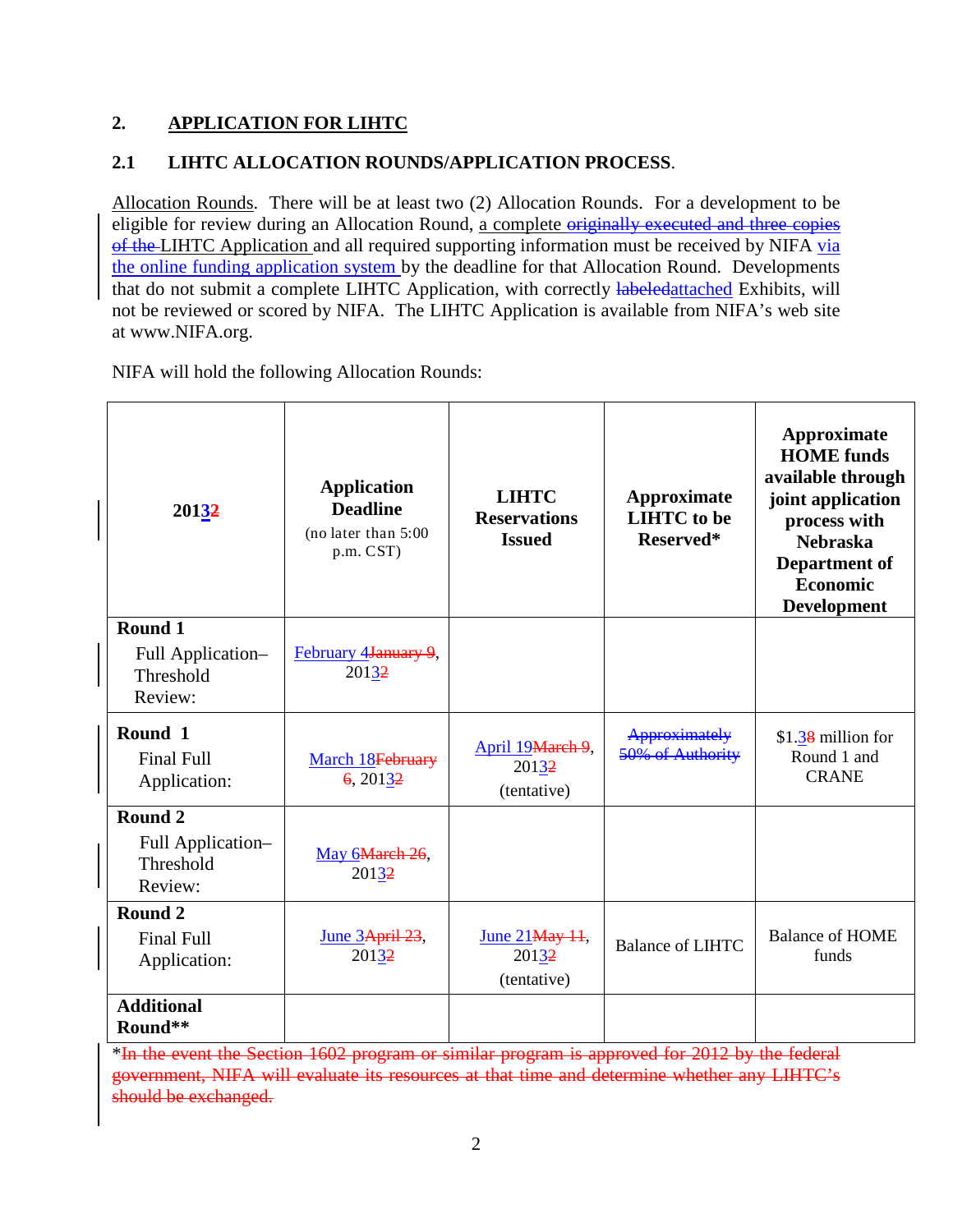\*NIFA reserves the right to hold additional Allocation Rounds or make changes to the above Allocation Rounds as it deems necessary to meet LIHTC Program goals and objectives.

LIHTC Applications that do not receive a Conditional Reservation in one Allocation Round may be carried over for consideration in a subsequent Allocation Round in the same allocation year provided that:

- (a) Applicant notifies NIFA, in writing, that it still would like the development to be considered in the next Allocation Round;
- (b) The development previously met the threshold criteria established by NIFA;
- (c) Evidence is provided to NIFA showing that site control, financing commitments and any other required time-sensitive documents for the development remain valid; and
- (d) There have been no substantial or material changes to the LIHTC Application.

### **2.2 SCORING OF LIHTC APPLICATION**.

The following criteria will be reviewed for purposes of scoring each LIHTC Application:

- Threshold Criteria
- Other Selection Criteria
- NIFA Scored Criteria

**NOTE**: LIHTC Applications will be scored SOLELY on information provided in the LIHTC Application.

**NOTE**: Developments receiving financing from the United States Department of Agriculture Rural Development program must have a subsidy layering review and complete underwriting analysis before such developments will be considered eligible for LIHTC.

### **2.3 SET-ASIDE PRIORITIES**.

All Nebraska LIHTC allocations will be based on special set-asides, federal law and the NIFA scoring system, which incorporates various Nebraska housing priorities. Notwithstanding the above, developments receiving an allocation of tax-exempt bonds will not be included for purposes of determining the set-asides, or required to compete with developments not receiving tax-exempt bond financing. Tax-exempt bond financed developments will be required to meet the requirements of this Allocation Plan in order to receive an allocation of LIHTC.

### (a) **NON-PROFIT SET-ASIDE**.

NIFA will reserve at least ten percent (10%) of its annual LIHTC authority to qualified non-profit sponsors, as required by Code Section 42(h)(5). To qualify for this set-aside, the development sponsor must: (i) be a qualified nonprofit tax-exempt organization within Section 501(c)(3) or 501(c)(4) of the Code, (ii) have as one of its exempt purposes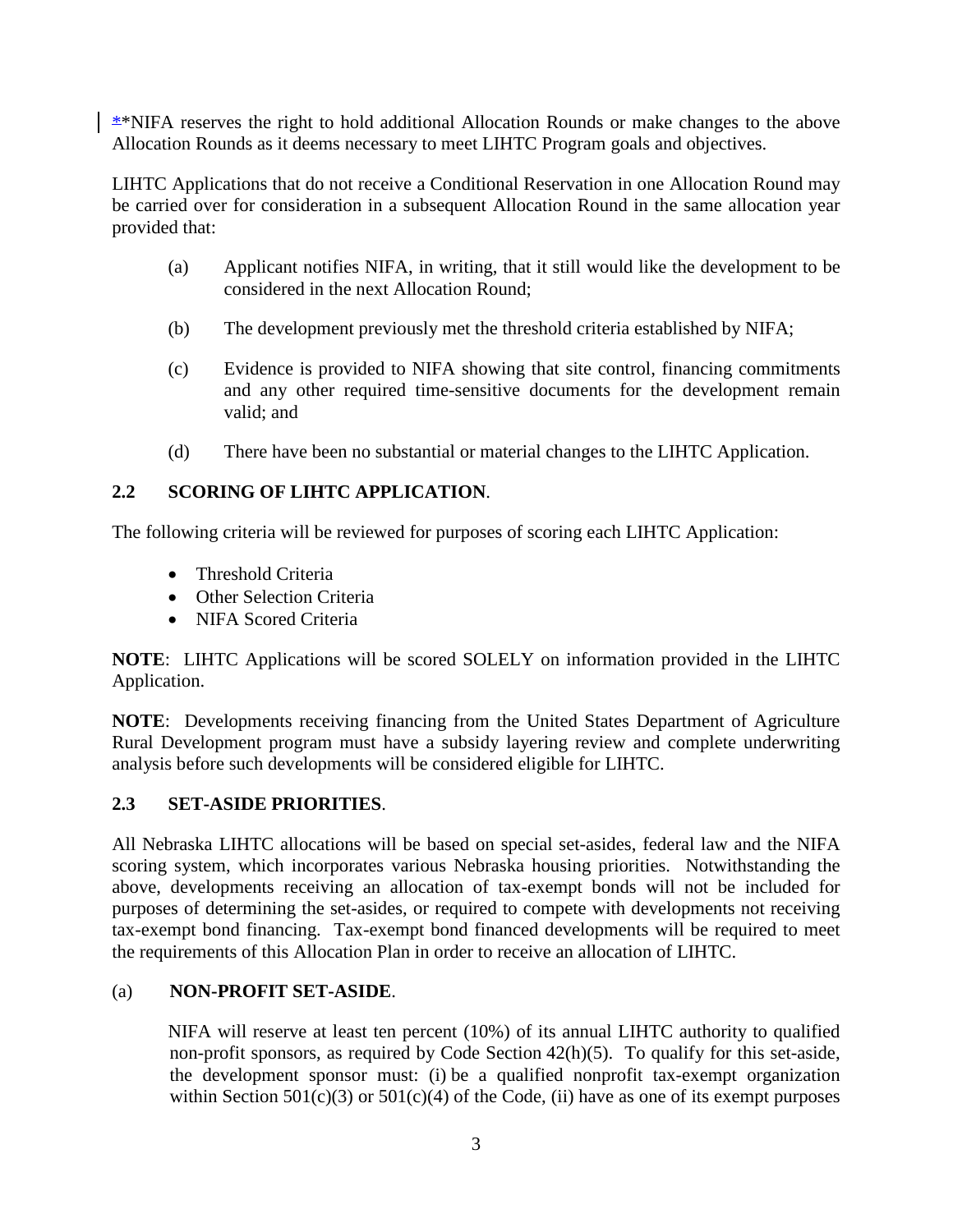the fostering of low-income housing, (iii) own an interest in the development (directly or through a wholly owned subsidiary) and (iv) materially participate on a regular, continuous and substantial basis in the operation of the development throughout the development's 15-year compliance period. The non-profit entity must not have been formed for the principal purpose of competition in the non-profit set-aside.

#### (b) **METRO/NON-METRO SET-ASIDE**.

Metro/Non-Metro set-aside will be as follows:

| <b>Percentage of Total</b><br><b>LIHTC</b><br><b>Allocation</b> | Area                           | County                                                          |
|-----------------------------------------------------------------|--------------------------------|-----------------------------------------------------------------|
| $50\%$ - Metro                                                  | South Sioux City<br><b>MSA</b> | (Dakota and Dixon)<br>Counties)                                 |
|                                                                 | Lincoln MSA                    | (Lancaster and Seward)<br>Counties)                             |
|                                                                 | Omaha MSA                      | (Cass, Douglas, Sarpy,<br>Saunders, and Washington<br>Counties) |
| $50\%$ -<br>Non-Metro                                           | Balance of Nebraska            |                                                                 |

Note: NIFA will use its best efforts to maintain the Metro/Non-Metro set-aside through Allocation Rounds 1 and 2.

#### (c) **COLLABORATIVE RESOURCES ALLOCATION FOR NEBRASKA SET-ASIDE**.

In an effort to encourage economic growth, community development and the provision of affordable housing, NIFA will set-aside up to 33% of Nebraska's annual LIHTC authority to be allocated under the Collaborative Resources Allocation for Nebraska (the "CRANE Program"). All CRANE applications will be scored and compete against other CRANE applications. The maximum LIHTC allocation to any single development in the CRANE set-aside will be no more than 33% of Nebraska's annual LIHTC authority. Further details regarding the CRANE Program can be found at page 13. If the LIHTC's in the CRANE Program are not fully reserved, the unreserved amount will be available for all developments.

### **2.4 MAXIMUM ALLOCATION OF LIHTC**.

(a) The maximum LIHTC allocation to any single development in the Allocation Rounds will be no more than 33% of Nebraska's annual LIHTC authority. No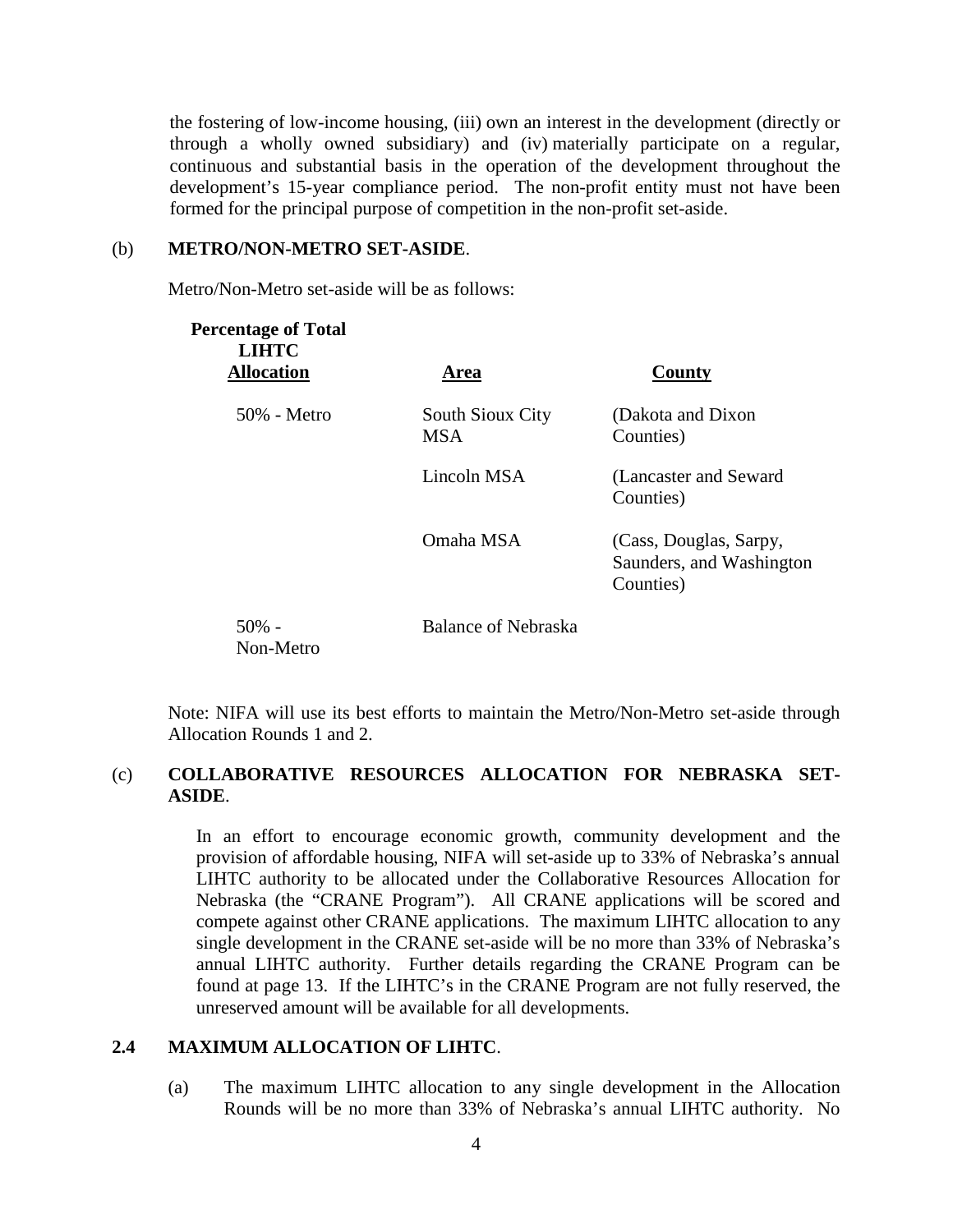development may be divided into two or more developments to receive more LIHTC in the same year. Multiple applications in the same year determined to be a single development will be returned to the Aapplicant and all fees forfeited.

- (b) No one owner, developer, co-developer, sponsor, any member of the development Tteam, or an affiliate thereof with an "identity-of-interest" (excluding property management control) will be eligible to receive more than a total of 33% of Nebraska's annual LIHTC authority (LIHTC received under the CRANE Program will be added to the total LIHTC amount when determining the ratio of LIHTC received under Nebraska's annual LIHTC authority). An exception to this limitation may be made to ensure maximum distribution and/or effective utilization of LIHTC pursuant to the review and oversight of NIFA's Executive Director. NIFA's Executive Director also reserves the right to reduce the total percentage of LIHTC allocated to any one developer.
- (c) Each LIHTC Application will be evaluated by NIFA to determine the amount of LIHTC to be allocated to the development. LIHTC allocations will be limited to the amount necessary to ensure the financial feasibility of the development based on the pro-forma information submitted by the developerment and other materials, as NIFA may deem necessary.
- (d) After completion of the Round 2 process, if any LIHTC's (under either the CRANE Program or the competitive process) have not been reserved, then such remaining LIHTC's may be either transferred to the competitive process or to the CRANE Program upon recommendation of the Executive Director and approval of NIFA's Board of Directors.
- (e) For purposes of determining the amount of LIHTC allocable to the development, NIFA will limit the amount of developer/contractor overhead, profit and fees, general requirements, and consultant fees included in the eligible basis to an amount not to exceed 24% of the total eligible basis of the development. In addition, any fees calculated on eligible basis above \$125 per square foot for new construction and \$70 per square foot for rehabilitation will not be included in the allowable eligible basis amount.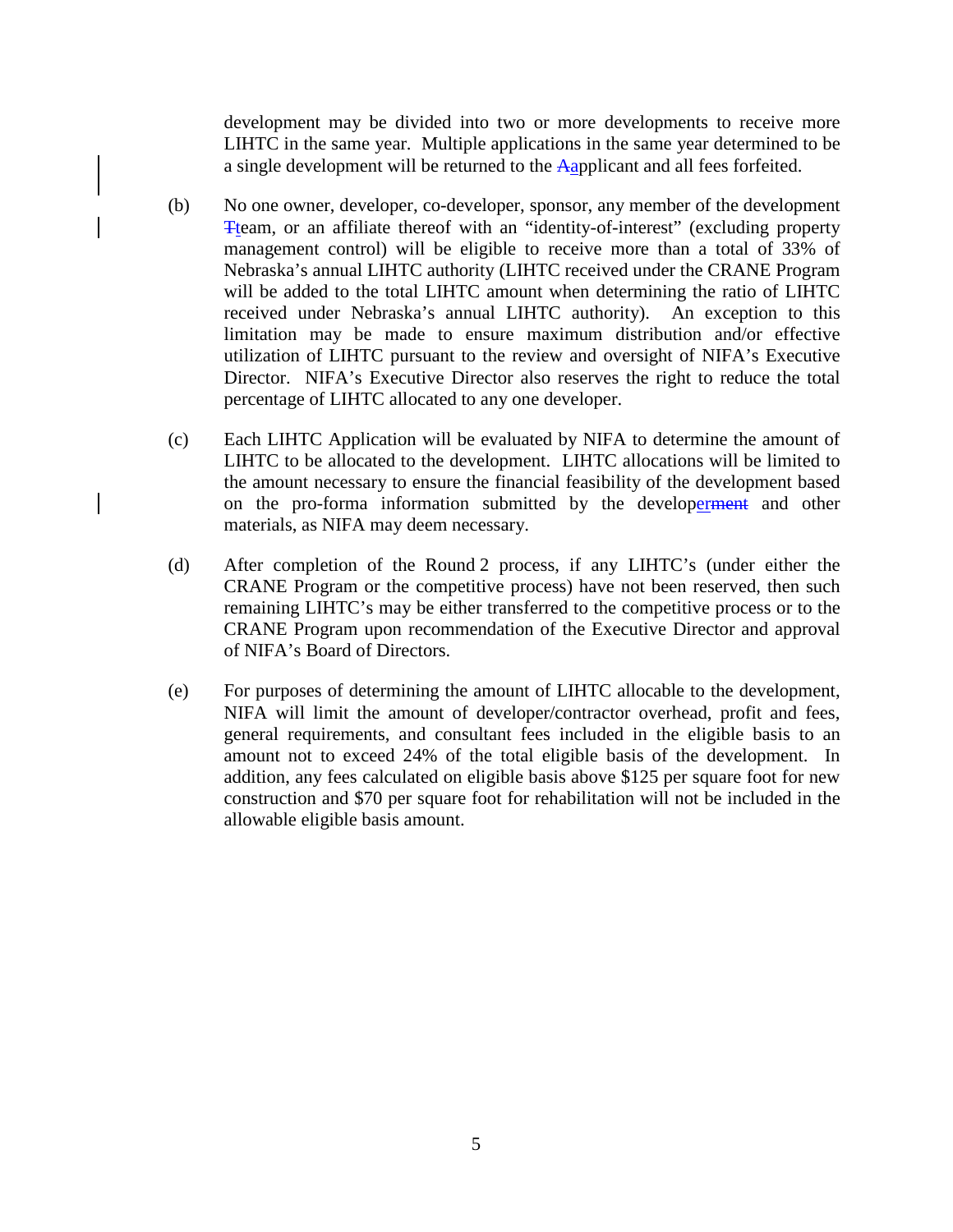Example: Total Eligible Basis - (Builder/Contractor Overhead) - (Builder/Contractor Profit) - (General Requirements) - (Developer Overhead) - (Developer Fee) - (Tax Credit Consultant Fee) - (Real Estate Consultant Fee) = Adjusted Eligible Basis (Limited to \$125 per square foot for new construction and \$70 per square foot for rehabilitation)  $=$  Maximum amount allowable for  $\frac{1}{2}$  Ddeveloper, x 24% Ccontractor overhead & profit, Ggeneral requirements & Cconsultant fees

NIFA may modify the abovethis percentage upon receipt of a written request submitted with the LIHTC Application justifying the variance. If an identity of interest exists between the developer and builder/contractor, NIFA may reduce the total amount of such fees if it deems such fees excessive. Also, developments should be aware that NIFA may reduce the LIHTC allocation to achieve the range of 24% or the per square footage limits for these fees.

(f) For purposes of determining the amount of LIHTC allocable to the development, NIFA will limit the amount of architecture/engineering fees to an amount not to exceed 7% of hard construction costs (not to include contractor overhead/profit or general requirements).

### **2.5 DEVELOPER FEE / ACQUISITION OF EXISTING BUILDING**

A developer fee will be allowed on the acquisition cost of an existing building that will also be rehabilitated. Such developer fee will be limited to 5% of the building acquisition costs excluding the cost of land and fees associated with the purchase of the land. Acquisition cost of the existing building(s) must be supported by an appraisal from an unrelated third party and a settlement statement.

### **2.6 LIHTC BASIS BOOST**

As authorized by the Housing and Economic Recovery Act of 2008 (H.R. 3221), NIFA may increase or "boost" the eligible basis by up to 30% ("Basis Boost") for designated buildings that are located outside of an established Qualified Census Tract (QCT) or Difficult Development Area (DDA). NIFA will review the financial feasibility of the development and measure the direct benefit of the Basis Boost to the tenants of the development when evaluating requests. Applicants may request the Basis Boost under the following guidelinesfor the following development types if the Basis Boost is needed to make the development financially feasible:

a. All developments may request up to a 15% Basis Boost;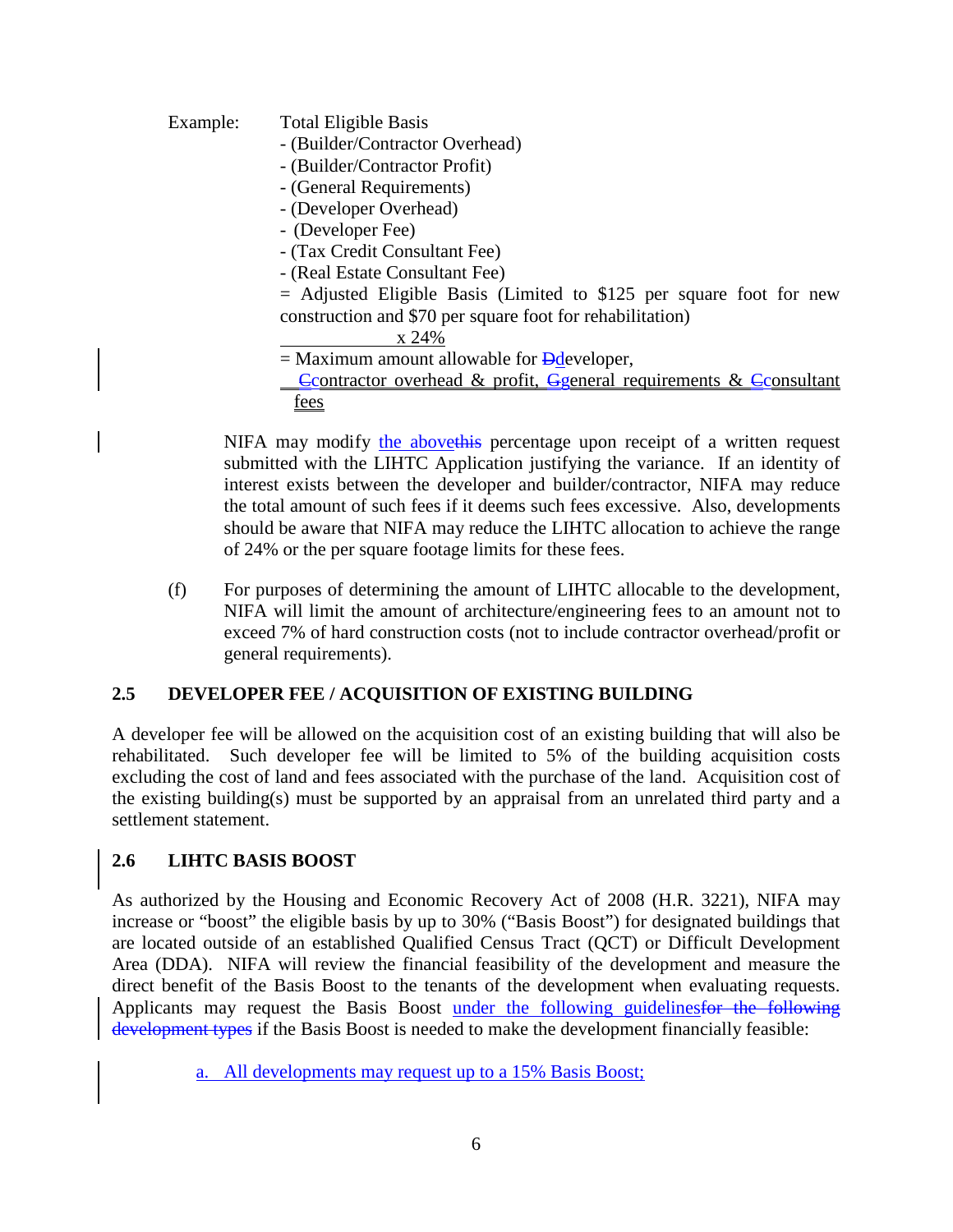a.b.Developments located in non-metro areas (outside of an MSA); or

b. Developments withthat have an average combined gross rent amount that would be affordable to households with an income less than 45% of the county's Area Median Income (AMI) may request up to a 20% Basis Boost.

> c. If a development does not meet the above criteria and can demonstrate extenuating circumstances, the applicant may request up to a 30% basis boost by providing a written narrative detailing why the boost is necessary to make the development financially feasible. NIFA will evaluate each request on a case-bycase basis.

#### **3. LIHTC FEE SCHEDULE**

**NIFA reserves the right to review \ restructure the overall fee schedule.**

# **3.1 LIHTC APPLICATION FEE**.

A one time non-refundable fee equal to the greater of 1% of the annual LIHTC requested or \$500 is due to NIFA at the earlier of submission at the Full Application-Threshold Review phase or Final Full Application phase.

### **3.2 RESERVATION/CARRYOVER FEE**.

A non-refundable fee equal to the greater of 2% of the annual LIHTC stated in the Conditional Reservation or \$500 is due to NIFA no later than at the submission of the Carryover AllocationConditional Reservation documentation.

# **3.3 LATE FEE – CONDITIONAL RESERVATION DOCUMENTATION.**

A late fee of 1% of the LIHTC conditional reservation amount will be assessed to developments that do not submit the Conditional Reservation Documentation as set forth below in Section 4.4 by the required deadline.

# **3.4 LATE FEE - CARRYOVER ALLOCATION**.

A late fee of 1% of the LIHTC conditional reservation amount will be assessed to developments that do not submit the Carryover Allocation Documentation and 10% Test certification by the required deadline as set forth in the Carryover Allocation Procedures Manual

# **3.54 ALLOCATION/COST CERTIFICATION FEE**.

A non-refundable fee equal to 2% of the annual LIHTC allocated is due to NIFA at the time of submission of the Final Cost Certification Documentation as set forth in the Final Cost Certification Procedures Manual.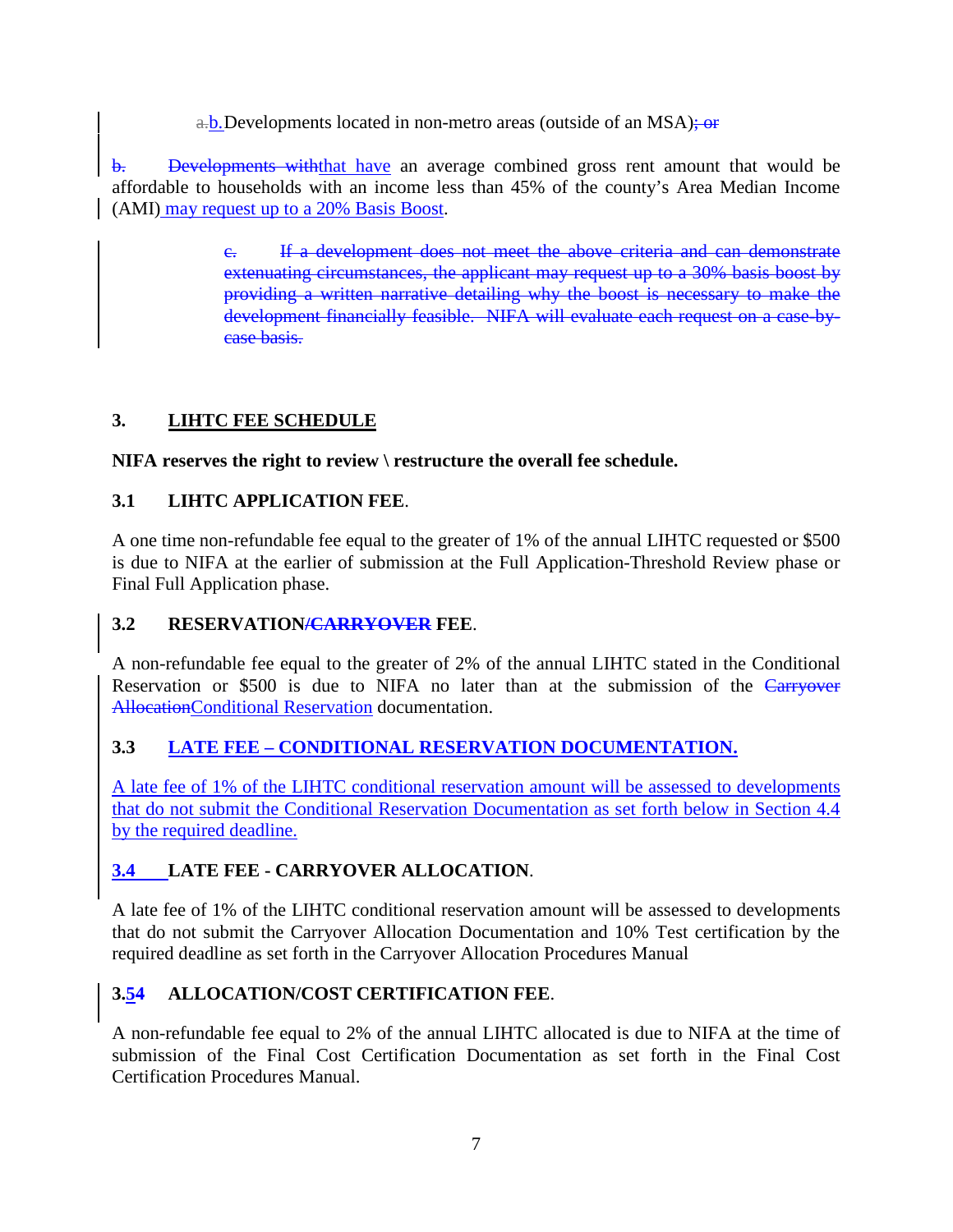# **3.65 LATE FEE – COST CERTIFICATION**

A late fee of 1% of the LIHTC amount will be assessed to developments that do not submit the Cost Certification Documentation by the required deadline as set forth in the Cost Certification Procedures Manual.

# **3.7 EXTENSION FEE.**

An extension fee of \$500 will be assessed for each request for an extension of any of the following deadlines: Conditional Reservation, Carryover Allocation, 10% Test Certification, and Final Cost Certification.

Extensions are in NIFA's sole discretion and are available upon request under the following conditions:

- **1.** A written explanation of why the extension is needed, along with the proposed date that the information will be submitted to NIFA.
- **2.** Based on the facts and circumstances, the request for an extension is reasonable.
- **3.** The request for an extension is submitted to NIFA prior to the deadline for the original submittal.
- **4.** The Extension Fee is paid

### **3.86 ANNUAL FEE**.

A non-refundable fee equal to the greater of 2% of the annual LIHTC allocated or \$500 is due to NIFA each year of the development's Compliance Period, which may be reduced at the discretion of NIFA's Executive Director.

Owners have the option to pay the Annual Fee for each year of the first 15 years upfront as part of their development budget. If an Oowner chooses to pay the Annual Fee in full for the first 15 years, the Annual Fee will be discounted to 1.5% of the annual LIHTC allocated multiplied by 15 years with a minimum fee of \$7,500.

Example: Annual Credit Amount x  $1.5\%$  x 15 years = Total Upfront Annual Fee for first 15 years.

If an Oowner elects to pay the full 15 years of the Annual Fee upfront, this should be reflected in the Development Budget within the LIHTC Application.

After the first 15 years, the Annual Fee will be payable as set forth in the Post Year-15 Monitoring Procedures.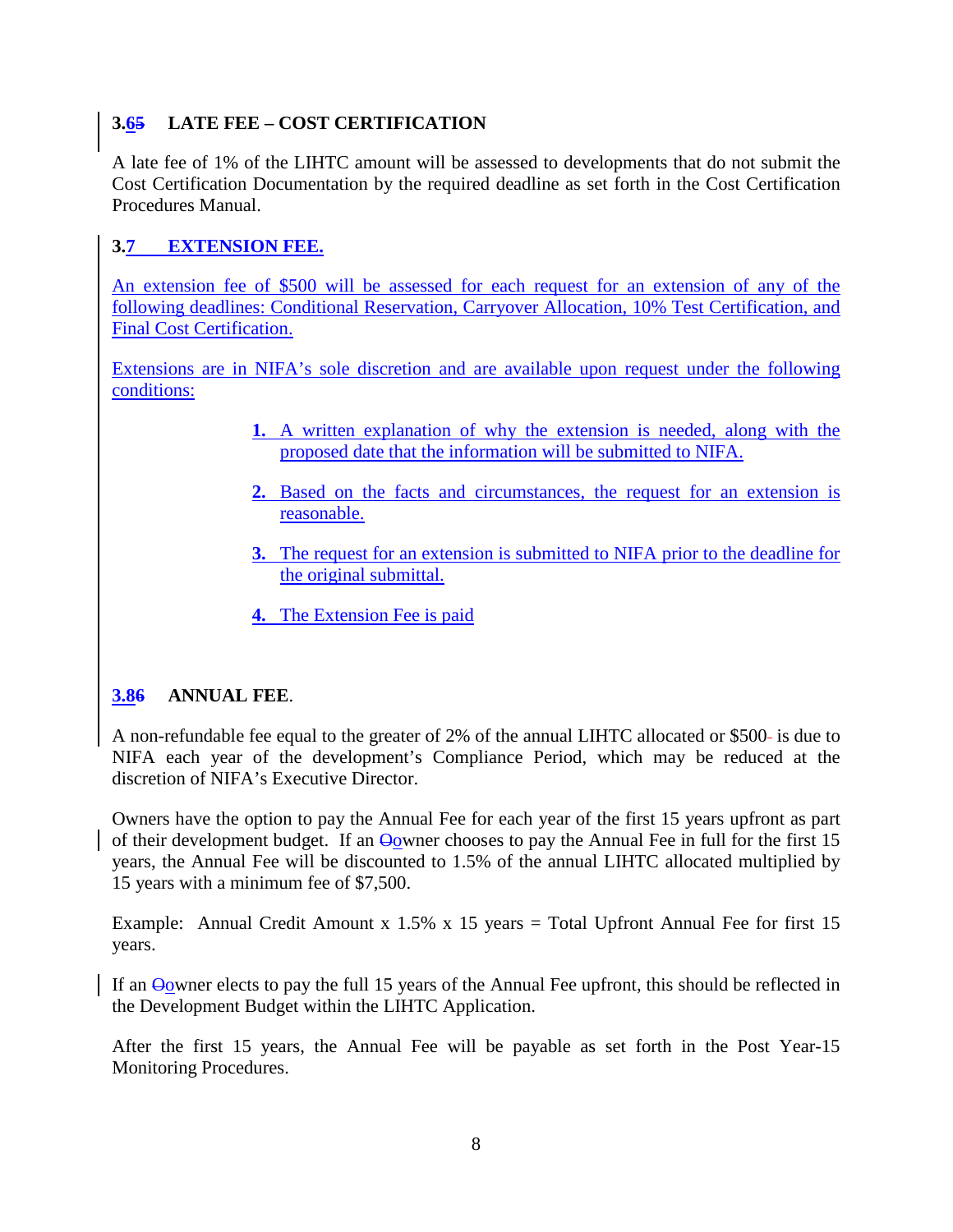## **3.97 LATE PAYMENT PENALTY**.

A late payment penalty equal to 5% of the Annual Fee will be charged to all accounts that are more than 30 days delinquent. Any fees not collected will be turned over to legal counsel for collection. A LIHTC Application will not be considered by NIFA if the developer or owner of any development has any delinquent fees due or if there are items of substantial noncompliance on any other developments.

## **3.108 TRANSFER/ASSUMPTION FEE**.

A nonrefundable fee of ¼ of 1% of the development's qualified basis may be assessed, at NIFA's discretion, for changes in the ownership structure of the development.

NIFA reserves, commits and allocates LIHTC to partnerships, corporations, limited liability companies and individuals. Reservations and commitments of LIHTC's are nontransferable, and **any change in ownershipthe partners/members of the development owner requires NIFA's prior written approval** (e.g., addition of a third party or removal of an individual/entity listed as part of the ownership of the development in the LIHTC Application).

# **3.119 LEGAL FEES**.

Extraordinary legal fees incurred by NIFA with respect to the development will be assessed and charged to the development owner, including but not limited to the following:

- Fees for research relating to irregular situations
- Ownership agreements
- Rental rate questions
- Unusual timing situations
- Specific technical questions related to Code Section 42

#### **4. LIHTC REVIEW AND ALLOCATION PROCESS**

NIFA will use the following process in the allocation of LIHTC:

### **4.1 FULL APPLICATION–THRESHOLD REVIEW**.

To be considered for LIHTC, the **entire** original LIHTC Application plus three (3) copies must be completed, signed and accompanied by the nonrefundable LIHTC Application Fee as set forth in Section 3.1 and all Development Team members must be current on any fees owed to NIFA for existing or previously awarded developments. The LIHTC Application must meet all threshold criteria to qualify for the Final Full Application Round. Threshold criteria will require, among other things that the LIHTC Application contain evidence provide documentation of the following:

- Architectural Plans
- Site control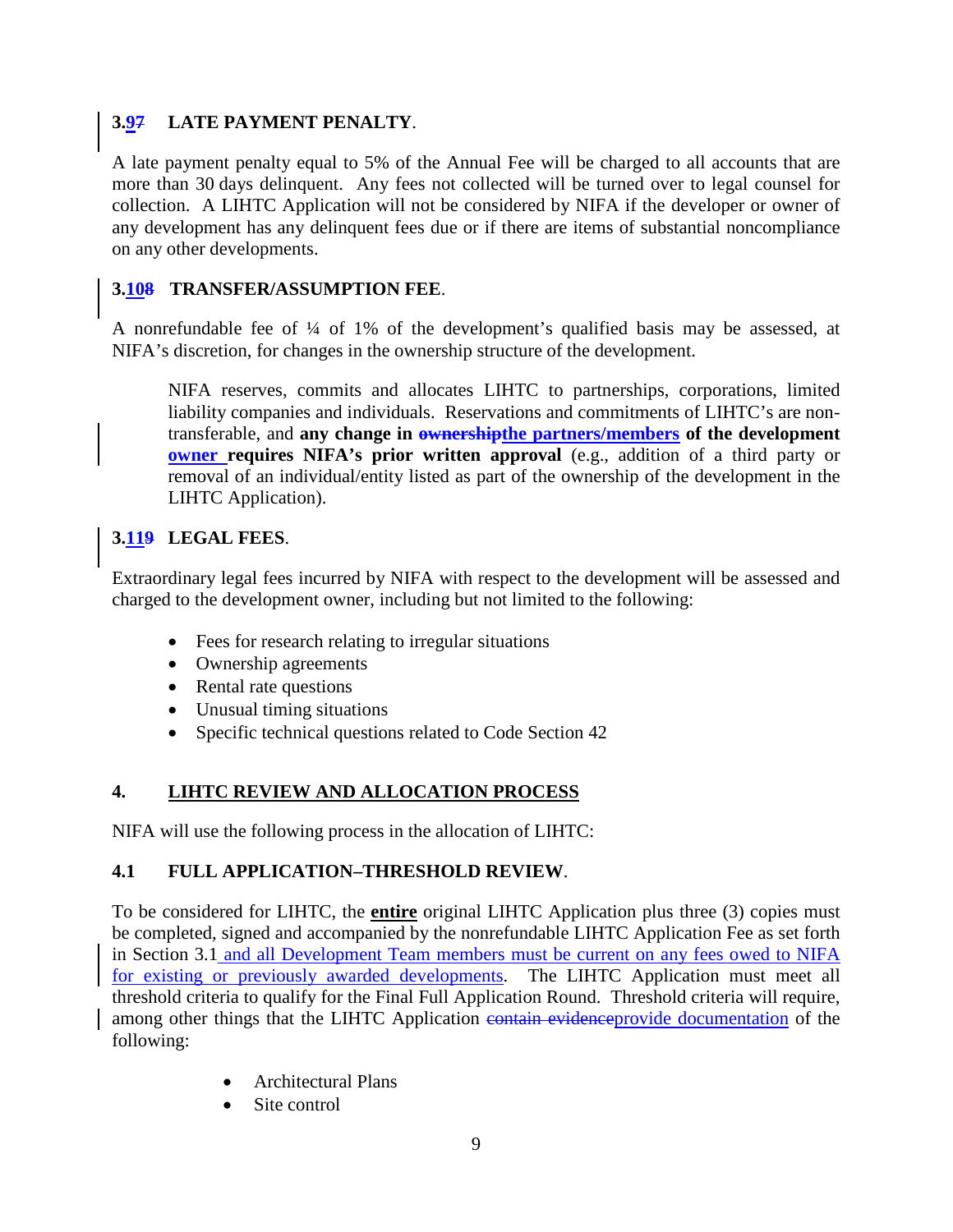- Financing commitments
- Zoning approval
- Affirmative Marketing Plan
- Owner's willingness to enter into a Land-Use Restriction Agreement
- Market study
- Capital Needs Assessment for rehabilitation developments
- Pre-notification of chief executive officer.

## **4.2 EVALUATION OF FULL APPLICATIONS–THRESHOLD REVIEW.**

- (a) Each development will be evaluated based upon the information submitted in its LIHTC Application for the Application Round and such other information as requested by NIFA.
- (b) NIFA will communicate with development  $\Theta_0$  wners that do not meet the threshold criteria to provide guidance in how to meet the threshold criteria. Upon meeting the threshold criteria the development can proceed to the Final Full LITHTC Application Round as set forth in Section 2.1.

### **4.3 EVALUATION OF FINAL FULL APPLICATIONS**.

- (a) Each development will be evaluated based upon information submitted in its LIHTC Application and such other information as requested by NIFA.
- (b) Developments will be ranked based upon the total number of points awarded in all criteria categories and placed into the appropriate set-aside priorities.
- (c) NIFA will conduct an initial evaluation to determine the appropriate amount of LIHTC to be reserved, using data provided by the  $\Theta$ owner and according to NIFA benchmarks and Section 42 of the Code.

### **4.4 CONDITIONAL RESERVATION**.

Successful LIHTC applicants will be notified in writing and receive a Conditional Reservation of LIHTC subject to the conditions set forth in the Conditional Reservation.

Within 90 days of notification of a Conditional Reservation, the development Oowner must satisfysubmit to NIFA documentation of the followingthat the following elements of construction and/or rehabilitation have been obtained or completed:

- (a) Payment of allReservation fFees and any other fees due to NIFA (including fees from all other developments sponsored by such applicant).
- (b) Syndication commitment (signed by both parties) outlining LIHTC equity contribution commitment or terms (i.e., percentage, proceeds to be received, etc.).

(c) Updated cost figures (firm bids at minimum, contracts preferred).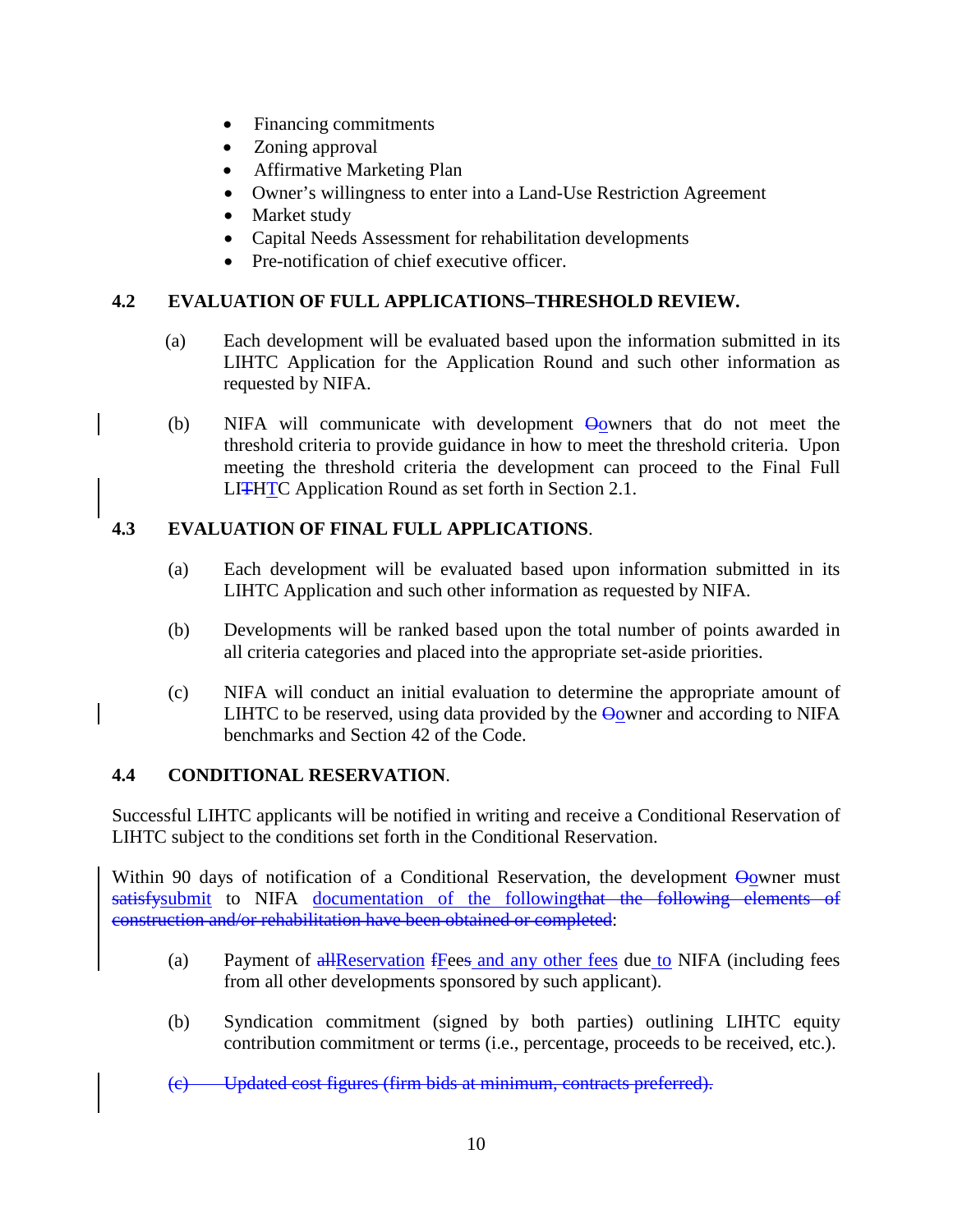- (d) Executed organizational documents of the partnership or ownership entity of the development.
- (e) Ownership of the site as evidenced by a recorded warranty deed.
- (cf) A Phase I Environmental Site Assessment prepared by an unrelated third party professional. For rehabilitation developments such report must include an assessment of the risks relating to lead-based paint, asbestos and radon.
- (g) Executed IRS Form 8821 (Tax Information Authorization Form) for the sharing of information between NIFA and the IRS. Each development will be required to execute a new Form 8821 every 3 years.
- (eh) Each development owner must agree to provide complete annual operating data and federal income tax returns to NIFA on a timely basis.
- (i) Certification from an appropriate city official with jurisdiction over the development or from the local Department of Energy that the development meets the local energy conservation code.
- (j) Provide to NIFA development status reports, in form and frequency as determined by NIFA, outlining the development's progress towards completion or satisfaction of all requirements necessary to receive a Carryover Allocation Agreement or a final allocation of LIHTC. Information requested by NIFA, may include such items as zoning approvals, construction progress reports, site control documentation and cost analysis updates.
- $(f_k)$  Firm commitments for all sources of funding (including construction and permanent sources and subsidies, if applicable).
- (gl) Owner of a new construction development must submit aA Fair Housing Certification in the form as set forth inattached hereto as Exhibit A signed by the development's Architect certifying that the development will be constructed in compliance with the design and construction requirements set forth in the Fair Housing Act and Americans with Disabilities Act.
- (h) Provide to NIFA development status reports, in form and frequency as determined by NIFA, outlining the development's progress towards completion or satisfaction of all requirements necessary to receive a Carryover Allocation Agreement or a final allocation of LIHTC. The Quarterly Progress Report attached hereto as Exhibit B should be utilized to submit such reports to NIFA by the  $5<sup>th</sup>$  day following the end of each calendar quarter. Information requested by NIFA, may include such items as zoning approvals, construction progress reports, site control documentation and cost analysis updates.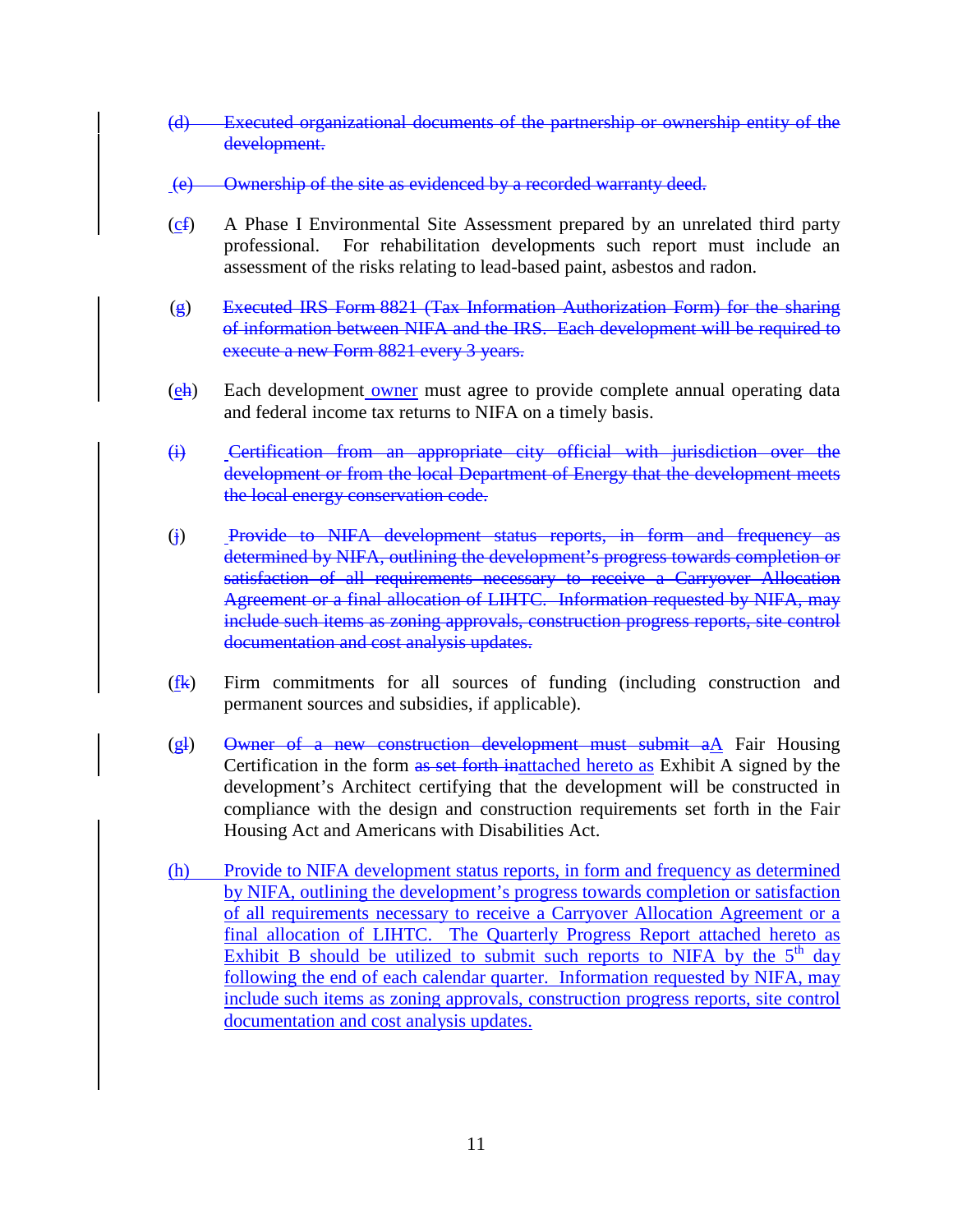- (<del>mi</del>) If the proposed development intends to utilize Historic Rehabilitation Tax Credits, NIFA will require evidence from the State Historic Preservation Office (SHPO) of the United States Department of the Interior National Park Service Part I approval of the historic rehabilitation of the development, if not previously submitted with the LIHTC Application.
- (n) If points are requested under Exhibit 302 ("Supportive Services") of the LIHTC Application, submit an executed supportive service agreement with a qualified supportive services provider memorializing the terms of the plan submitted with the LIHTC Application.
- $\overline{(\theta)}$  Any other documentation required by NIFA.
- **NOTE:** Failure to meet the above requirements and/or other conditions imposed by NIFA, in its sole discretion, within the designated time frame will result in the termination of the development's Conditional Reservation of LIHTC. Extensions are in NIFA's sole discretion and are available upon request under the following conditions:
	- 1. A written explanation of why the extension is needed, along with the proposed date that the information will be submitted to NIFA.
	- 2. Based on the facts and circumstances, the request for an extension is reasonable.
	- 3. The request for an extension is submitted to NIFA prior to the 90-day deadline.
	- 4. The Extension Fee is paid

### **4.5 FIRM COMMITMENT**.

Upon satisfaction of the conditions under the Conditional Reservation, NIFA will re-evaluate the LIHTC needs of the development to determine if any changes are warranted and then issue a Firm Commitment, subject to receipt of the following:

- (a) Execution of any disclaimers and other documents as required by NIFA;
- (b) Receipt of all fees due NIFA;
- (c) Firmness of terms for construction and permanent financing; and
- (d) Receipt of plans and specifications that are in conformance with the applicable local energy conservation code, the Fair Housing Amendments Act of 1988 (Pub. L. 100-430) (if applicable) and Americans with Disabilities Act (P.L. 101-336); Section 504 of the Rehabilitation Act of 1973 (29 U.S.C. 794).

#### **4.6 REVOCATION**.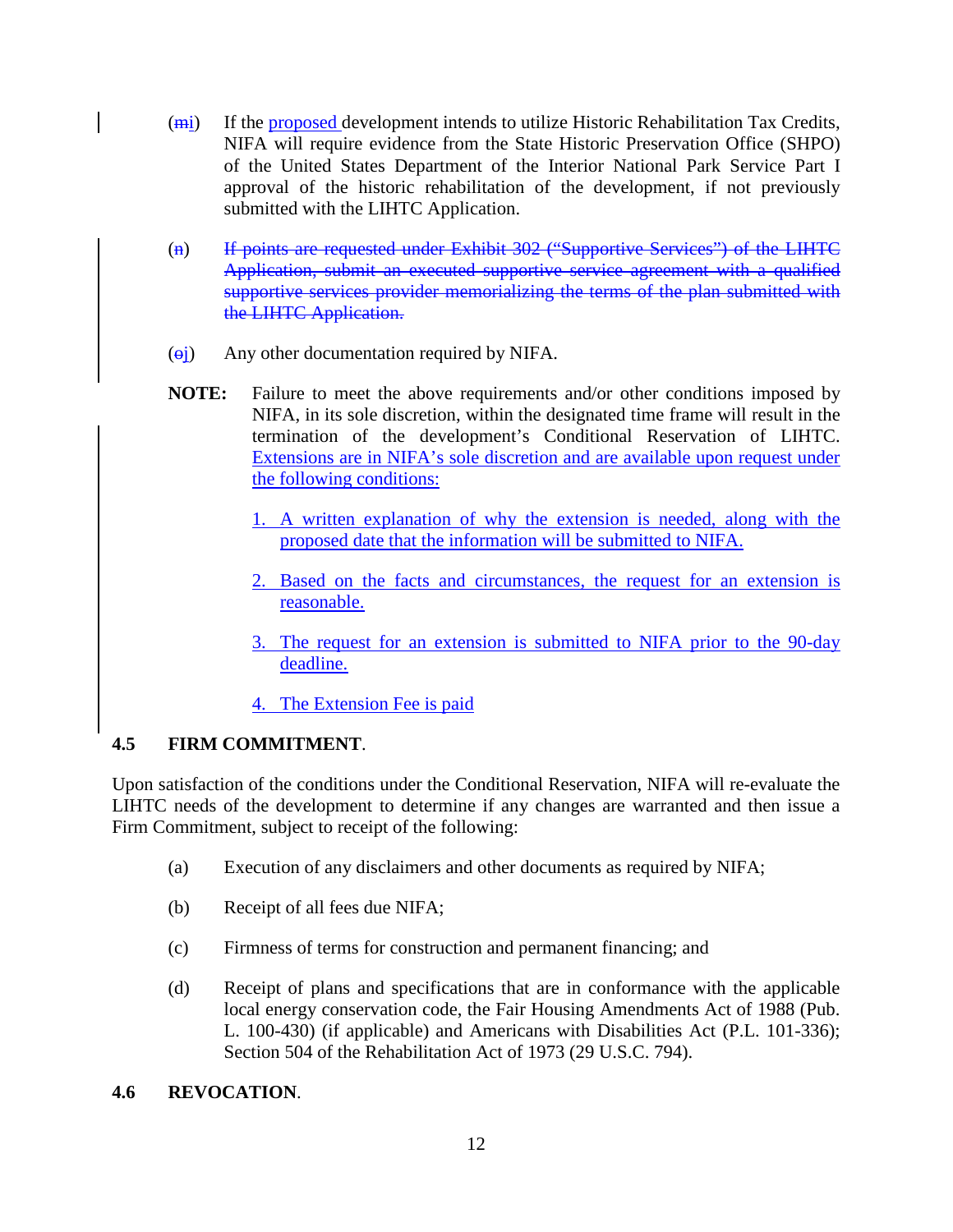NIFA may revoke a Future Binding Commitment, a Conditional Reservation, Firm Commitment or a LIHTC allocation for any development. Revocation may occur at NIFA's sole discretion due to actions taken by the development Owner, without NIFA's prior written approval-, from the time a Future Binding Commitment, Conditional Reservation, or Firm Commitment are issued and up to the placed-in-service date of the development, for any of the following reasons:

- (a) Site change;
- (b) Change in ownership—a change in the parties involved in the ownership entity (e.g., addition of a third party or removal of an individual/entity named as part of the ownership entity in the LIHTC Application);
- (c) Change in unit design, square footage, unit mix, number of units, number of buildings, etc.;
- (d) Instances of curable non-compliance issues beyond the specified cure period on an applicant's existing LIHTC developments in any state; or
- (e) Change in rents charged to tenants.

# **4.7 MODIFICATION OR DENIAL OF LIHTC ALLOCATION**.

NIFA may modify or deny the amount of LIHTC allocated to the development for any of the following reasons:

- (a) Information submitted to NIFA is determined to be fraudulent;
- (b) Failure to meet the conditions set forth in the Conditional Reservation;
- (c) Material changes in the actual costs and/or square footage of the development without the prior written approval of NIFA;
- (d) Development receives additional subsidies or financing other than those disclosed in the LIHTC Application without the prior written approval of NIFA;
- (e) Subsequent regulations are issued by the Department of the Treasury or the IRS pertaining to Section 42 of the Code; or
- (f) Applicant fails to promptly notify NIFA of any material or adverse changes from the original LIHTC Application.
- (g) Applicant fails to meet the 10% Test Certification or Placed in Service deadline.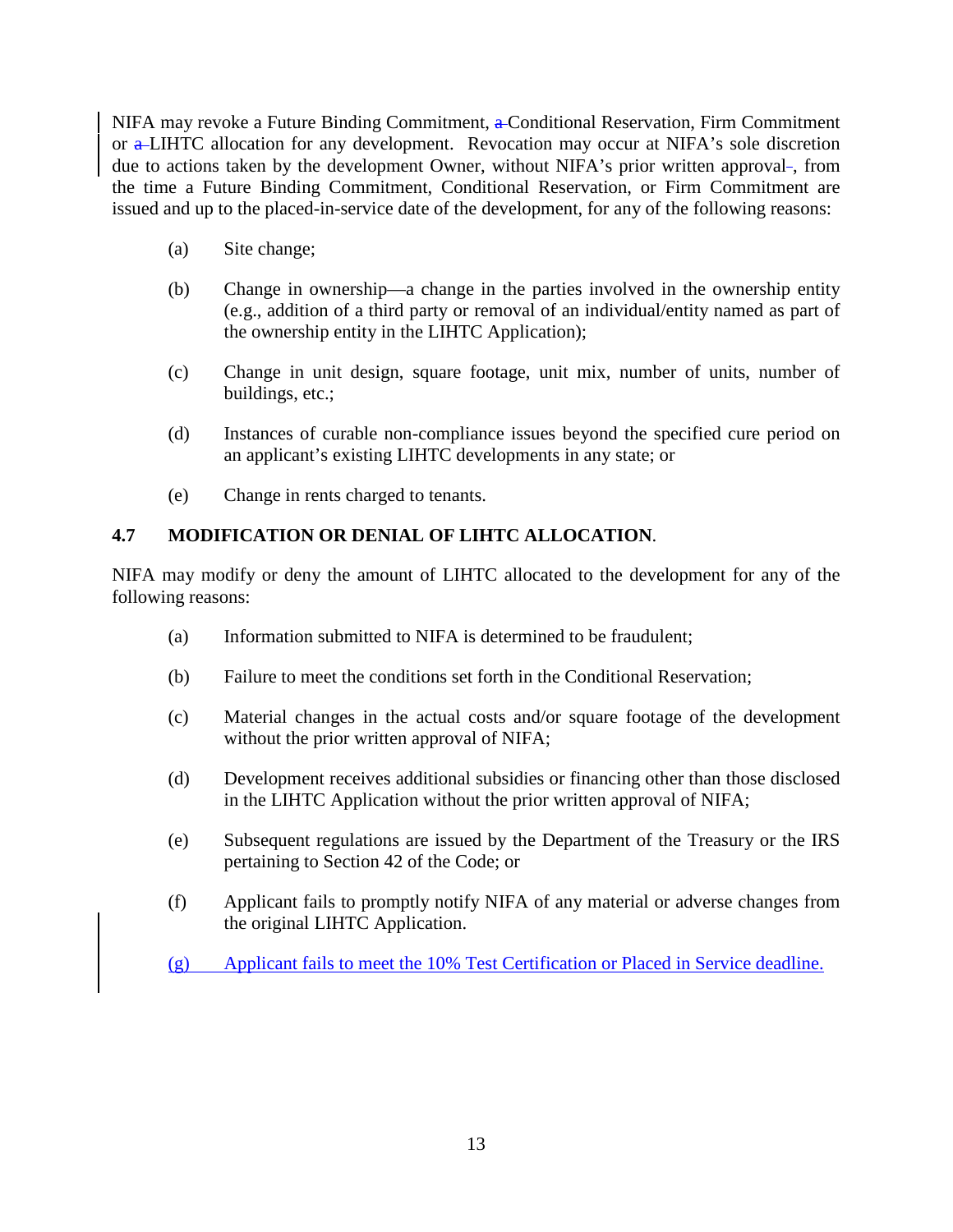#### **4.8 CARRYOVER ALLOCATION**.

Section 42 of the Code provides that NIFA may issue a carryover allocation (the "Carryover Allocation") to certain qualified developments, which will not be placed in service by December 31, 2012/2013. This provision requires that 10% or more of the expected basis in the development must be incurred within one year from the date of the Carryover Allocation.

To request a Carryover Allocation, submit **two complete copies** of the following to NIFA by the required deadline:

- (a) The Carryover Allocation Documentation as set forth in the Carryover Allocation Procedures Manual.
- (b) 10% Test certification by an independent, third-party certified public accountant or attorney that 10% or more of the reasonably expected basis in the development determined as of the close of the second calendar year following the year in which the Conditional Reservation was made has been incurred by June 30, 2014 within one year from the date of the Carryover Allocation. If the developer fee is included in the 10% test, it must be earned and reasonable for the services performed to date and evidenced by an agreement. (Note: amount included should not be greater than 20% of the total developer fee.)

All developments receiving a Conditional Reservation must submit the Carryover Allocation Documentation to NIFA byno later than November 1, 20132. The 10% Test certification must be submitted to NIFA no later than June 30, 20143. If the Carryover Allocation Documentation and 10% Test certification are not submitted to NIFA by the specified deadlines, a 1% late fee, as discussed in Section 3.3, will be assessed to the development  $\Theta_0$  wner. A Carryover Allocation Agreement will not be issued to a development prior to payment of all fees due and payable to NIFA.

**NOTE**: Failure to submit the Carryover Allocation Documentation and 10% Test certification by the required deadlines may result in the revocation of the Conditional Reservation. Extensions may be requested as set forth in Section 3.7.

### **4.9 FINAL LIHTC ALLOCATION/COST CERTIFICATION**.

No LIHTC allocation will be made until the development has been placed-in-service and submission of the Final Cost Certification Documentation, as set forth in the Cost Certification Procedures Manual, to NIFA. Final LIHTC allocations may be requested as soon as an eligible building has been placed in service. NIFA requires the submission of the Final Cost Certification Documentations by the deadlines set forth in the Cost Certification Procedures Manual. The LIHTC amount allocated to the development is based on NIFA's final determination of the qualified basis for the building or development and a review of the development's costs.

**NOTE**: Failure to submit the Final Cost Certification Documentation by the required deadlines set forth in the Final Cost Certification Procedures Manual may result in late fees or the revocation of the LIHTC allocation. Extensions may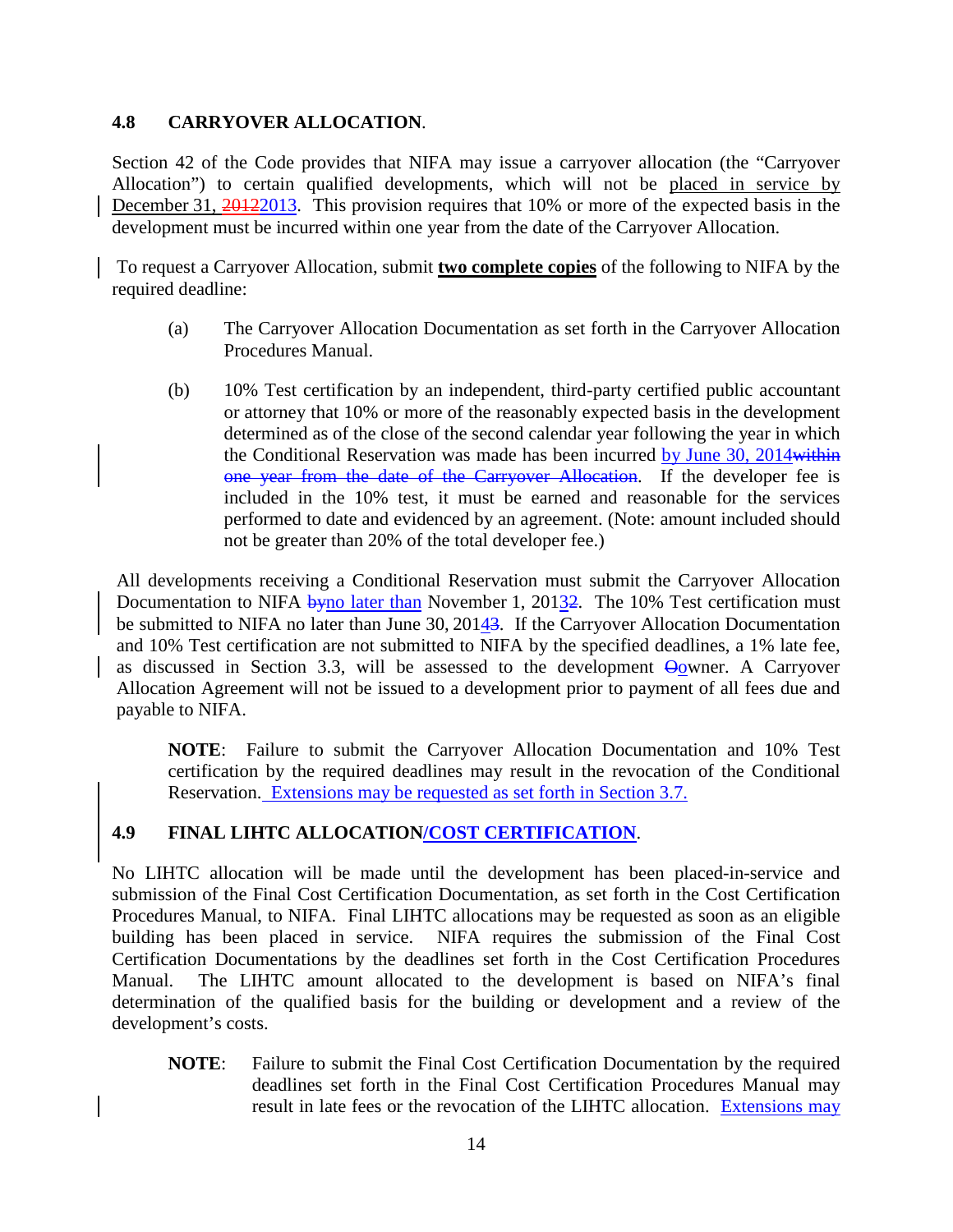be requested as set forth in Section 3.7.Under extreme circumstances the development Owner may submit a written request to NIFA for an extension of time in which to submit the Final Cost Certification Documentation.

#### **5. CRANE PROGRAM APPLICATION AND ALLOCATION PROCESS.**

In an effort to encourage economic growth, community development and the provision of affordable housing, NIFA will set-aside up to 33% of Nebraska's annual LIHTC authority to be allocated pursuant to the CRANE Program (set-aside can be increased as set forth in Section 2.4(e)). The CRANE Program is a strategic alliance between NIFA and other collaborating resource providers. The focus and primary purpose of the CRANE Program is to provide targeted resources to eligible applicants (communities, for profits and non-profits which have joined together) who are able to demonstrate that, through a public process, they have assessed the needs of their particular community with respect to economic development, housing development, community development, special needs populations (i.e., people with mental or physical disabilities) and have identified specific solutions to address those needs. Proposals submitted under the CRANE Program must demonstrate how current and potential employers and institutions (schools, hospitals, municipal service providers) located in the community will be involved in any proposed solutions. Such proposals shall also demonstrate the development of businesses and creation of jobs and the impact on the development of affordable housing in the area. NIFA will work with other collaborating resource providers to coordinate the various resources available for a community requesting funds for a development pursuant to the CRANE Program and identify those proposals which best demonstrate the need for LIHTC to address the needs identified by a community.

Communities/developers wishing to apply for LIHTC through the CRANE Program must meet with NIFA staff to determine eligibility, and if determined by NIFA to be eligible, complete a CRANE Program application ("CRANE Application"). CRANE Applications may be obtained by contacting NIFA, or downloading the application from the NIFA website [\(www.NIFA.org\)](http://www.nifa.org/). Developments eligible to apply for LIHTC through the CRANE PROGRAM include the following:

- (a) Developments that provide substantial benefit in one or more of the following areas:
	- Housing for individuals with special needs (such as physical or mental disabilities, substance abuse issues, homeless, or those experiencing severe economic distress), including housing for distressed populations with incomes below 30% of the applicable Area Median Income (AMI);
		- i. Housing for adults with serious mental illness or physical disabilities shall have a priority within each category described below
		- ii. Senior housing is considered special needs housing ONLY if the projectdevelopment serves households with incomes below 30% of the applicable AMI.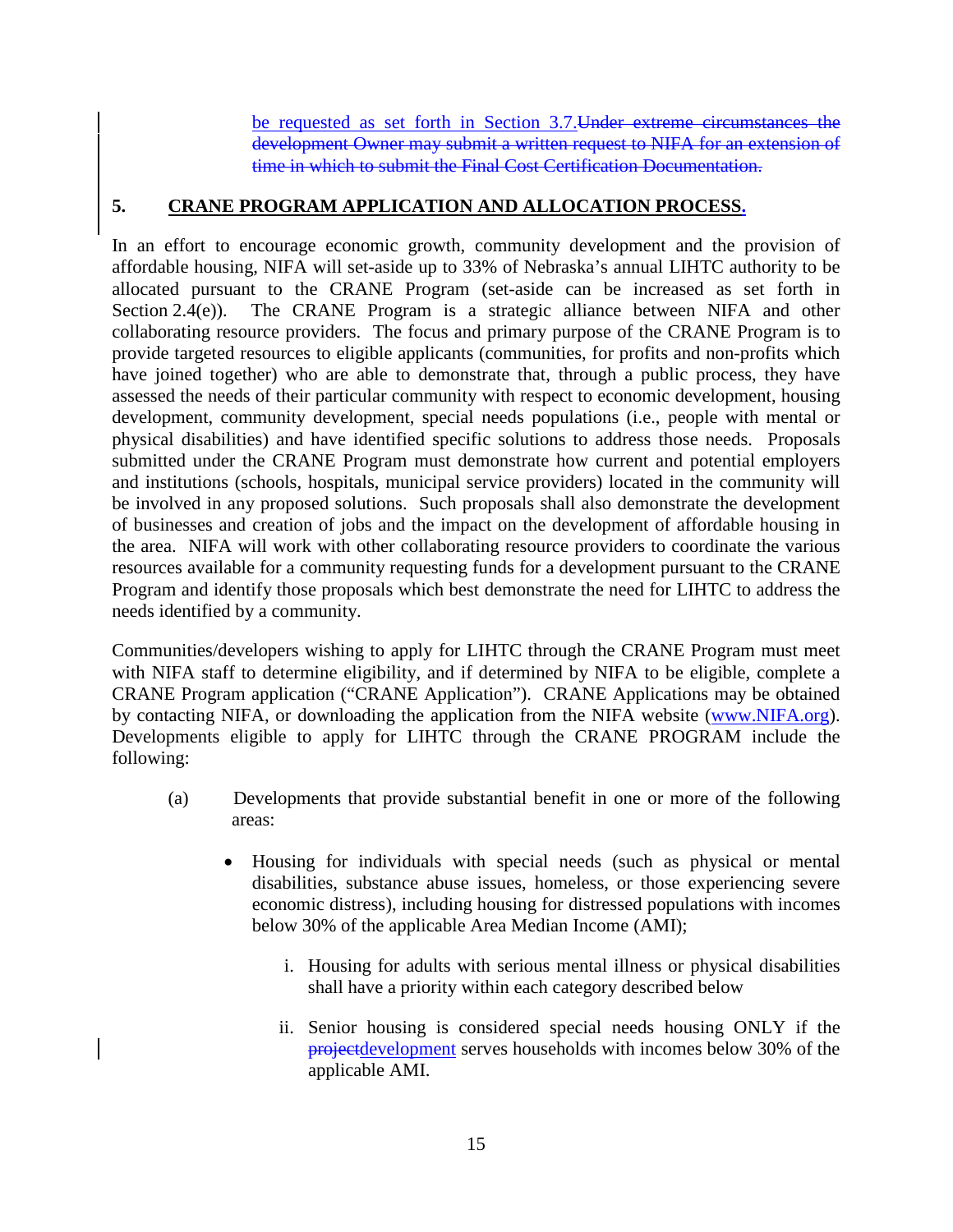- iii. At least 25% of the units must serve individuals with special needs.
- Preservation of an existing affordable housing projectdevelopment that includes an ongoing project-based rental subsidy established under USDA, HUD, or other federal or state program;

#### OR

A rehabilitation or new construction projectdevelopment that creates a significant, ongoing project-based rental subsidy that is funded by Owner contributions or by a federal or state program.

The structural soundness and financial viability of such projectdevelopments will be evaluated by NIFA and participating funding partners when determining eligibility under the CRANE Program.

- Native American Housing;
- Housing developments response to judicial findings (or settlement agreements or consent decrees) relating to housing deficiencies, housing discrimination or other housing issues; or
- Housing developments that are part of a neighborhood redevelopment plan (which plan has been approved by appropriate city or county authorities) for which there is a significant and material public investment that also include a minimum of 10% market rate units.
- A housing development **located** in a community with a current state or presidential disaster declaration that resulted in the loss of housing as determined by NIFA.

The CRANE Program will utilize a two-tier process. CRANE Program applicants must submit a complete originally executed and three copies of the CRANE Application with tabbed indexes for each exhibit in the CRANE Application, including the CRANE Application Fee of \$500. NIFA will accept CRANE Applications monthly by the close of the first business day thereof. NIFA will notify the applicant when its CRANE Application has been accepted and NIFA will develop a timeline to assign categorization status in which to meet the requirements under the CRANE Program. CRANE Applications will be categorized as follows:

| Category 4: Conceptual |                                                                |
|------------------------|----------------------------------------------------------------|
| Category 3: Feasible   |                                                                |
|                        | Category 2: In formation                                       |
|                        | Category 1: Ready, in all aspects, to proceed (Under contract) |

NIFA will notify the applicant when its CRANE Application has satisfied all the categorization status requirements under the CRANE Program, at which time the applicant must submit an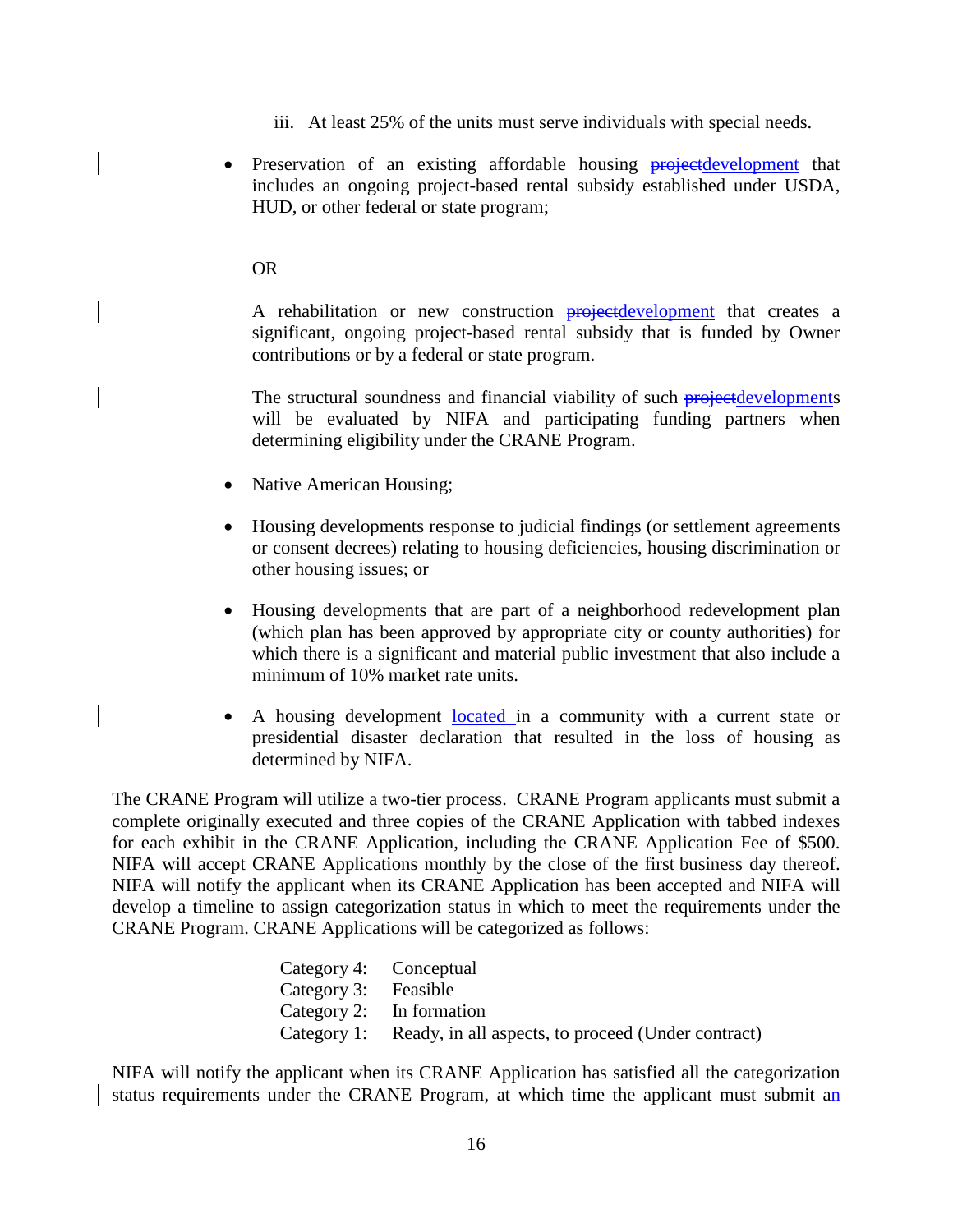original and three copies of a completed LIHTC Application via the online funding application system and the LIHTC  $a\Delta$ pplication fee less the \$500 CRANE Application fee within the time periods specified by NIFA. Developments under the CRANE Program that do not submit an original and three copies of the online LIHTC Application, with tabbedapplicable exhibits by the specified deadline will not be reviewed or scored by NIFA. Upon satisfaction of the requirements under the LIHTC Application, NIFA will issue a Conditional Reservation of LIHTC to the development.

#### **5.12 MAXIMUM ALLOCATION OF LIHTC UNDER THE CRANE PROGRAM**.

- (a) The maximum LIHTC allocation to any single development in the CRANE setaside will be no more than 33% of Nebraska's annual LIHTC authority.
- (b) No one owner, developer, co-developer, sponsor, any member of the development team, or an affiliate thereof with an "identity-of-interest" (excluding property management control) will be eligible to receive more than 33% of Nebraska's annual LIHTC authority (LIHTC received under the CRANE Program will be added to the total LIHTC amount when determining the ratio of LIHTC received under Nebraska's annual LIHTC authority). An exception to this limitation may be made to ensure maximum distribution and/or effective utilization of LIHTC pursuant to the review and oversight of NIFA's Executive Director. NIFA's Executive Director also reserves the right to reduce the total percentage of LIHTC allocated to any one developer.
- (c) Each CRANE Application will be evaluated by NIFA to determine the amount of LIHTC to be allocated to the development. LIHTC allocations will be limited to the amount necessary to ensure the financial feasibility of the development based on the pro-forma information submitted by the developerment and other materials, as NIFA may deem necessary.
- (d) For purposes of determining the amount of LIHTC allocable to a development, NIFA will limit the developer/contractor overhead, profit and fees, general requirements, and consultant fees included in the eligible basis to an amount not to exceed 24% of the total eligible basis of the development. In addition, any fees calculated on eligible basis above \$125 per square foot for new construction and \$70 per square foot for rehabilitation will not be included in the allowable eligible basis amount.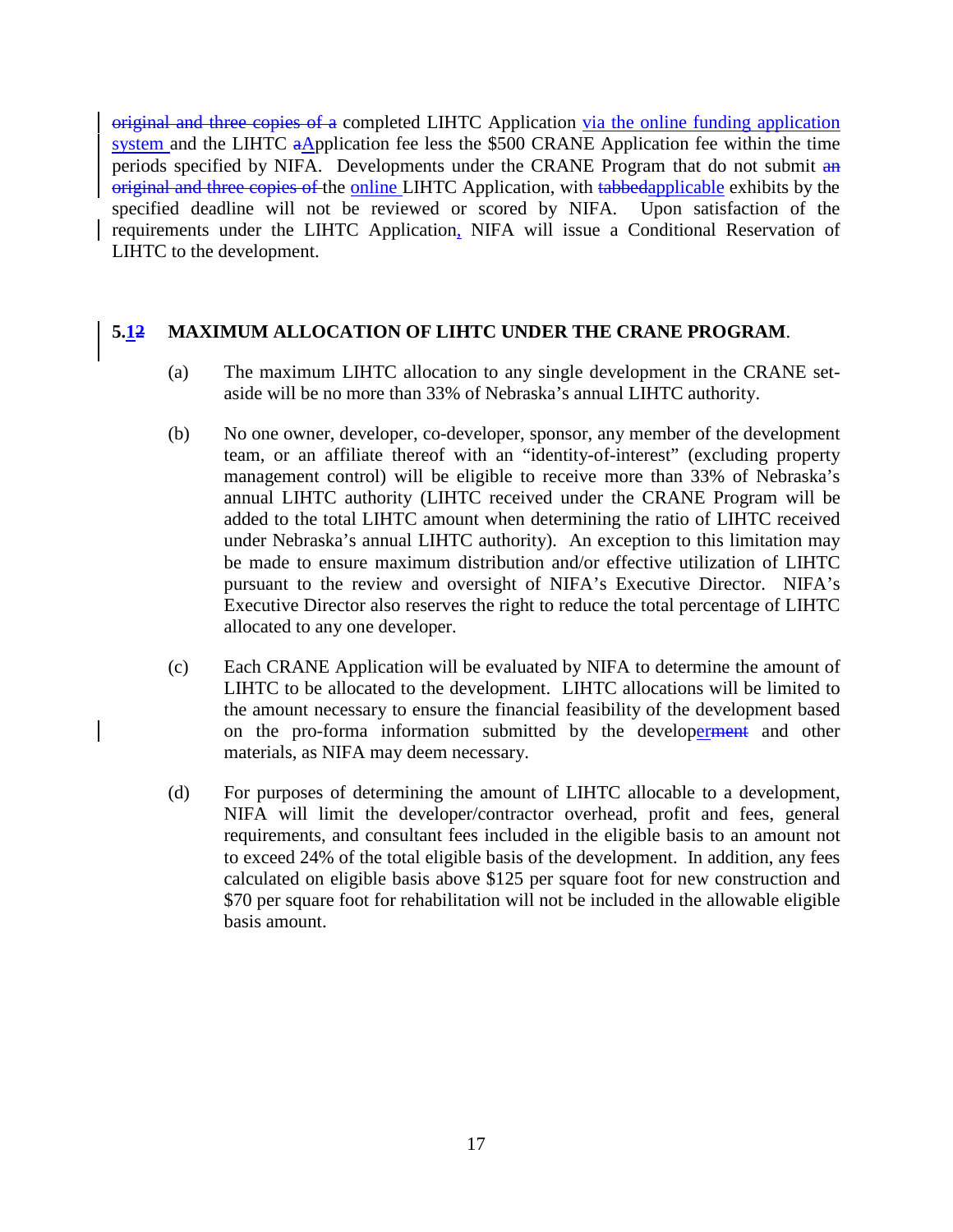Example: Total Eligible Basis - (Builder/Contractor Overhead) - (Builder/Contractor Profit) - (General Requirements) - (Developer Overhead) - (Developer Fee) - (Tax Credit Consultant Fee)  $=$  Adjusted Eligible Basis (Limited to \$125 per square foot for new construction and \$70 per square foot for rehabilitation) (Real Estate Consultant Fee) = Maximum allowable for Developer, x 24%  $\epsilon$ Ccontractor overhead & profit,  $\epsilon$ general requirements, &  $\epsilon$ Consultant fees

NIFA may modify this percentage upon receipt of a written request submitted with the LIHTC Application justifying the variance. If an identity of interest exists between the developer and builder/contractor, NIFA may reduce the total amount of such fees if it deems such fees excessive. Also, developments should be aware that NIFA may reduce the LIHTC allocation to achieve the range of 24% or the per square footage limits for these fees.

(e) For purposes of determining the amount of LIHTC allocable to the development, NIFA will limit the amount of architecture/engineering fees to an amount not to exceed 7% of hard construction costs (not to include contractor overhead/profit or general requirements).

**Developer Fee/Acquisition of Existing Building**. A developer fee will be allowed on the acquisition cost of an existing building that will also be rehabilitated. Such developer fee will be limited to 5% of the building acquisition costs excluding the cost of land and fees associated with the purchase of the land. Acquisition costs of existing structure(s) must be supported by an appraisal from an unrelated third party and a settlement statement.

### **5.23 LIHTC BASIS BOOST UNDER THE CRANE PROGRAM**

As authorized by the Housing and Economic Recovery Act of 2008 (H.R. 3221), NIFA may increase or "boost" the eligible basis by up to 30% ("Basis Boost") for designated buildings that are located outside of an established Qualified Census Tract (QCT) or Difficult Development Area (DDA). NIFA will review the financial feasibility of the development and measure the direct benefit of the Basis Boost to the tenants of the development when evaluating requests. CRANE applicants may request theup to a 30% Basis Boost for the following development types if the Basis Boost is needed to make the development financially feasible:

a. Developments located in non-metro areas (outside of an MSA); or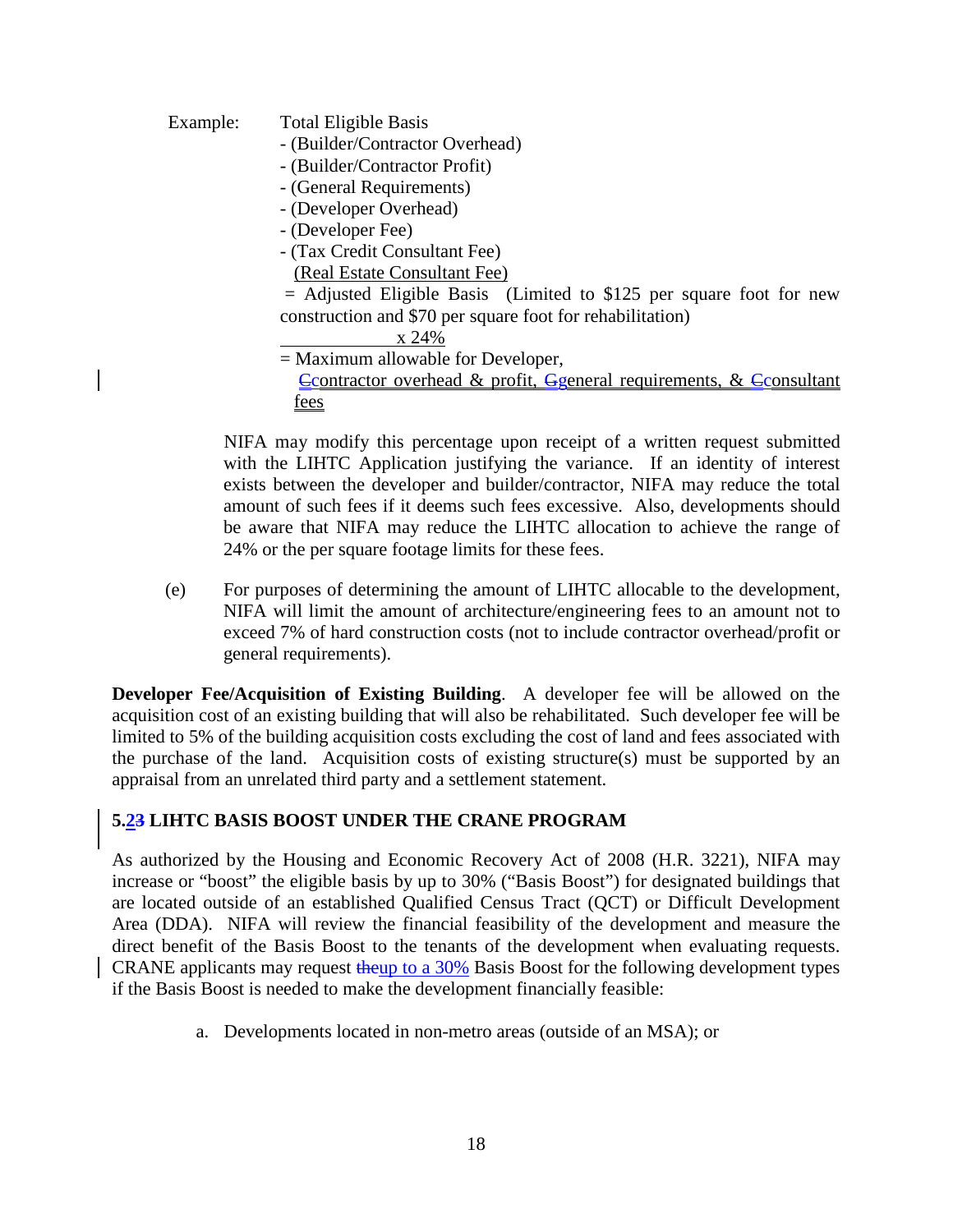- b. Developments with an average combined gross rent amount that would be affordable to households with an income less than 45% of the county's Area Median Income (AMI).
- c. If a development does not meet the above criteria and can demonstrate extenuating circumstances, the applicant may request up to a 30% basis boost by providing a written narrative detailing why the boost is necessary to make the development financially feasible. NIFA will evaluate each request on a case-bycase basis.

#### **6. CRANE PROGRAM FEE SCHEDULE**

### **6.1 CRANE APPLICATION FEE**.

A non-refundable fee of \$500 is due to NIFA at the time of the submission of the CRANE Application.

### **6.2 LIHTC APPLICATION FEE**

A one time non-refundable fee equal to the greater of 1% of the annual LIHTC requested or \$500 is due to NIFA at the submission of the Full LIHTC Application. The LIHTC CRANE Application Fee of \$500 will be credited to the LIHTC Application Fee amount.

### **6.3 RESERVATION/CARRYOVER FEE**.

A non-refundable fee equal to the greater of 2% of the annual LIHTC stated in the Conditional Reservation or \$500 is due to NIFA no later than at the submission of the Carryover AllocationConditional Reservation documentation.

### **6.4 LATE FEE – CONDITIONAL RESERVATION DOCUMENTATION.**

A late fee of 1% of the LIHTC conditional reservation amount will be assessed to developments that do not submit the Conditional Reservation Documentation as set forth below in Section 7.5 by the required deadline.

### **6.5 LATE FEE - CARRYOVER ALLOCATION**.

A late fee of 1% of the LIHTC conditional reservation amount will be assessed to developments that do not submit the Carryover Allocation Documentation and 10% Test certification by the required deadlines set forth in the Carryover Allocation Procedures Manual

### **6.65 ALLOCATION/COST CERTIFICATION FEE**.

A non-refundable fee equal to 2% of the annual LIHTC allocated is due to NIFA at the time of submission of the Final Cost Certification Documentation as set forth in the Final Cost Certification Procedures Manual.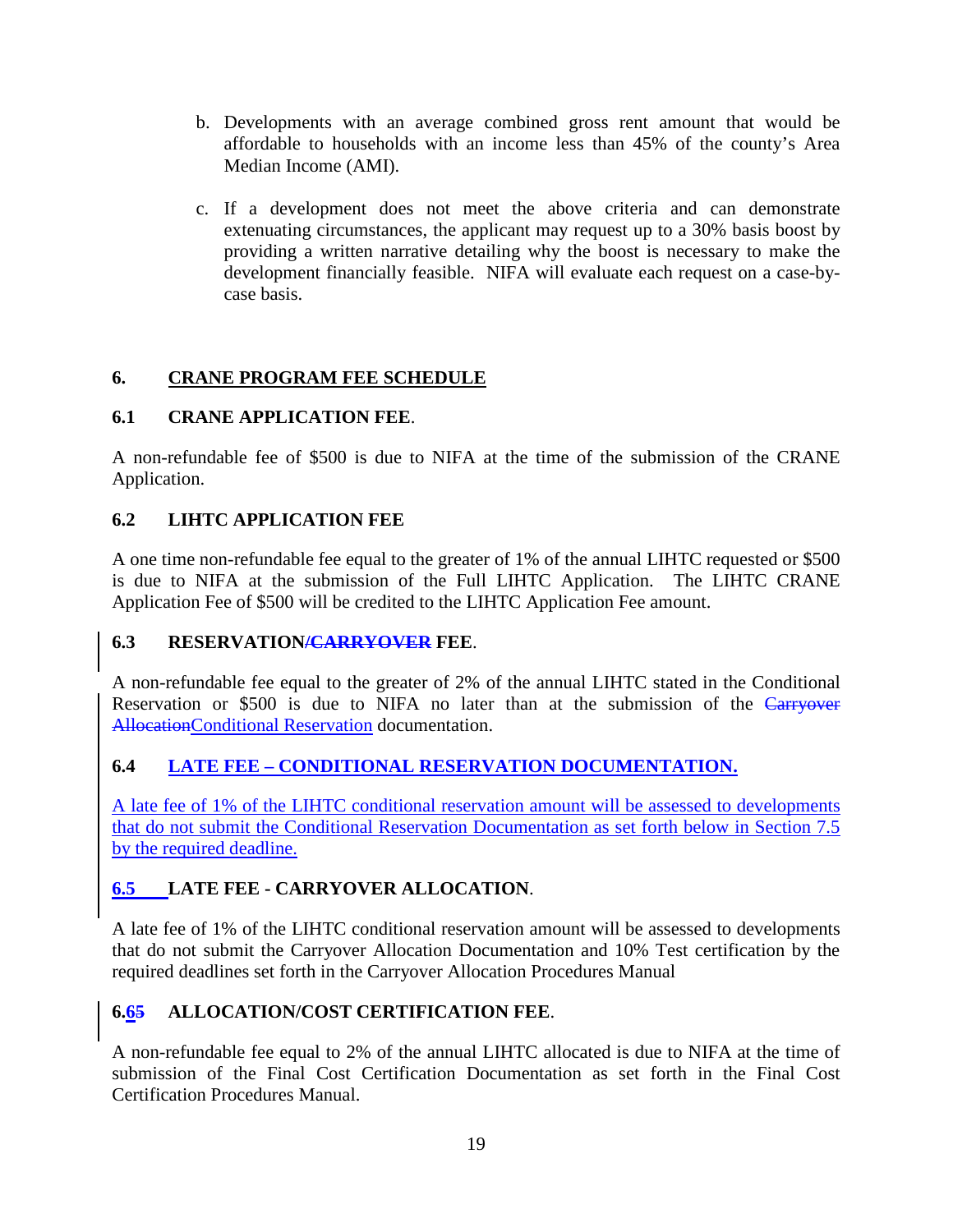# **6.76 LATE FEE – COST CERTIFICATION**

A late fee of 1% of the LIHTC amount will be assessed to developments that do not submit the Cost Certification Documentation by the required deadline set forth in the Cost Certification Procedures Manual.

## **6.87 EXTENSION FEE.**

An extension fee of \$500 will be assessed for each request for an extension of any of the following deadlines: Conditional Reservation, Carryover, 10% Test Certification, and Final Cost Certification.

Extensions are in NIFA's sole discretion and are available upon request under the following conditions:

- 1. A written explanation of why the extension is needed, along with the proposed date that the information will be submitted to NIFA.
- 2. Based on the facts and circumstances, the request for an extension is reasonable.
- 3. The request for an extension is submitted to NIFA prior to the deadline for the original submittal.
- 4. The Extension Fee is paid

### **6.9 ANNUAL FEE**.

A non-refundable fee equal to the greater of 2% of the annual LIHTC allocated or \$500 minimum is due to NIFA each year of the development's Compliance Period, which may be reduced at the discretion of NIFA's Executive Director.

Owners have the option to pay the Annual Fee for each year of the first 15 years upfront as part of their development budget. If an Oowner chooses to pay-the Annual Fee in full for the first 15 years, the fee will be discounted to 1.5% of the annual LIHTC allocated multiplied by 15 years with a minimum of \$7,500.

Example: Annual Credit Amount x 1.5% x 15 years = Total Upfront Annual Fee for first 15 years.

If an Oowner elects to pay the full 15 years of the Annual Fee upfront, this should be reflected in the Development Budget within the LIHTC Application.

After the first 15 years, the Annual Fee will be payable as set forth in the Post Year-15 Monitoring Procedures.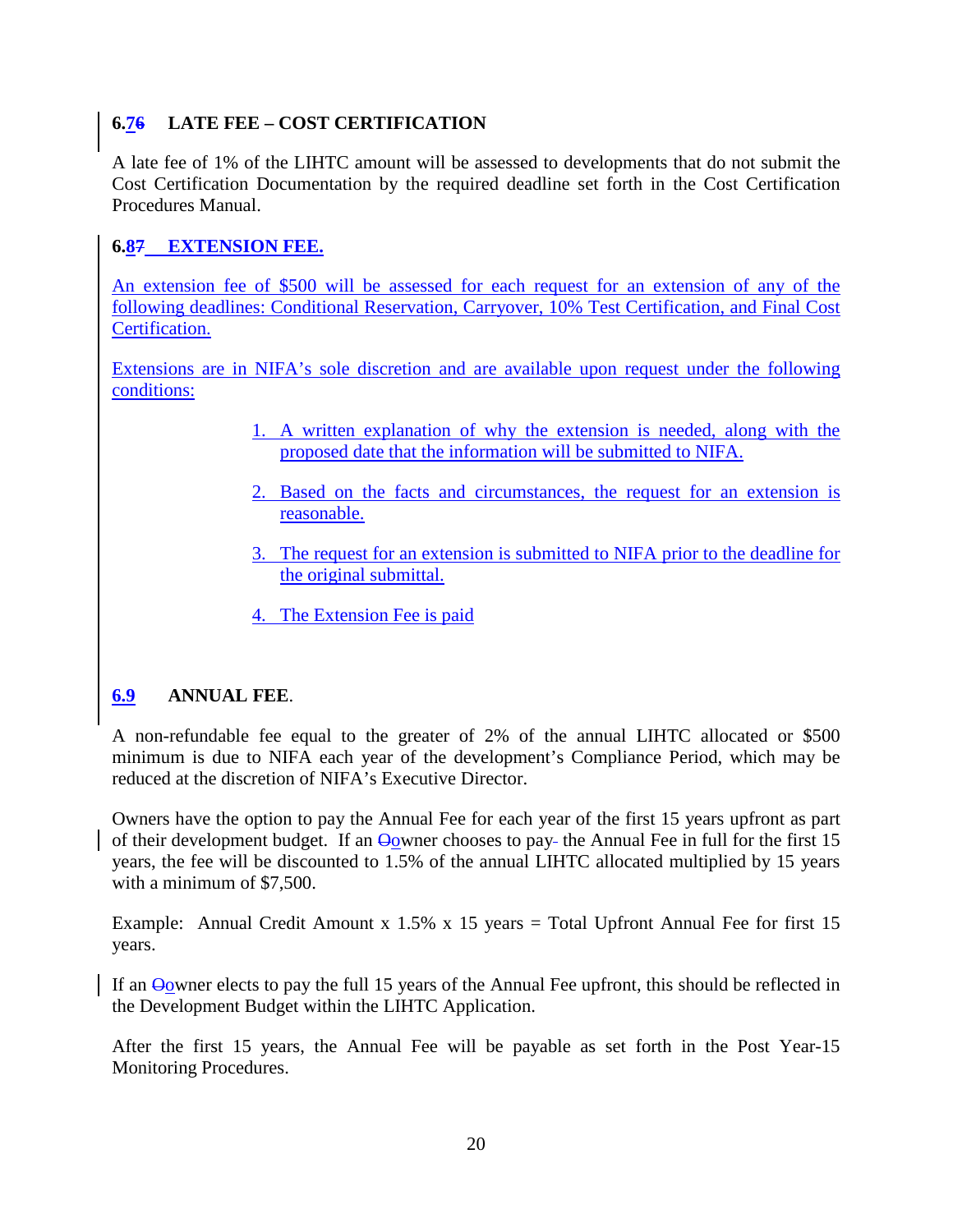### **6.810 LATE PAYMENT PENALTYFEE**.

A late payment penalty equal to 5% of the Annual Fee will be charged to all accounts that are more than 30 days delinquent. Any fees not collected will be turned over to legal counsel for collection. A LIHTC Application will not be considered by NIFA if the developer or owner of any development has any delinquent fees due or if there are items of substantial noncompliance on any other developments.

## **6.119 TRANSFER/ASSUMPTION FEE**.

A nonrefundable fee of ¼ of 1% of the development's qualified basis may be assessed, at NIFA's discretion, for changes in the ownership structure of the development.

NIFA reserves, commits and allocates LIHTC to partnerships, corporations, limited liability companies and individuals. Reservations and commitments of LIHTCs are non-transferable, and **any change in the partners/membersownership of the development owner requires NIFA's prior written approval** (e.g., addition of a third party or removal of an individual/entity listed as part of the ownership of the development in the LIHTC Application).

## **6.120 LEGAL FEES**.

Extraordinary legal fees incurred by NIFA with respect to the development will be assessed and charged to the development owner, including but not limited to the following:

- Fees for research relating to irregular situations
- Ownership agreements
- Rental rate questions
- Unusual timing situations
- Specific technical questions related to Code Section 42

#### **7. CRANE PROGRAM REVIEW AND ALLOCATION PROCESS**

### **7.1 CRANE APPLICATION PHASE**.

To be considered under the CRANE Program, the CRANE Application must be completed, signed and submitted to NIFA.

### **7.2 CRANE PROGRAM – REVIEW PROCESS**

All CRANE Program developments receiving a CRANE designation must provide to NIFA development status reports, in a form and frequency as determined by NIFA, outlining the development's progress toward completion or satisfaction of all requirements necessary to receive a Conditional Reservation and/or Carryover Allocation of LIHTC. Information requested by NIFA will be development specific, and may include such items as zoning approvals, firm debt and/or equity financing commitments (conditioned only upon receipt of LIHTC), construction progress reports, site control documentation and cost analysis updates. NIFA will review all CRANE Program status reports and determine, in its discretion, whether a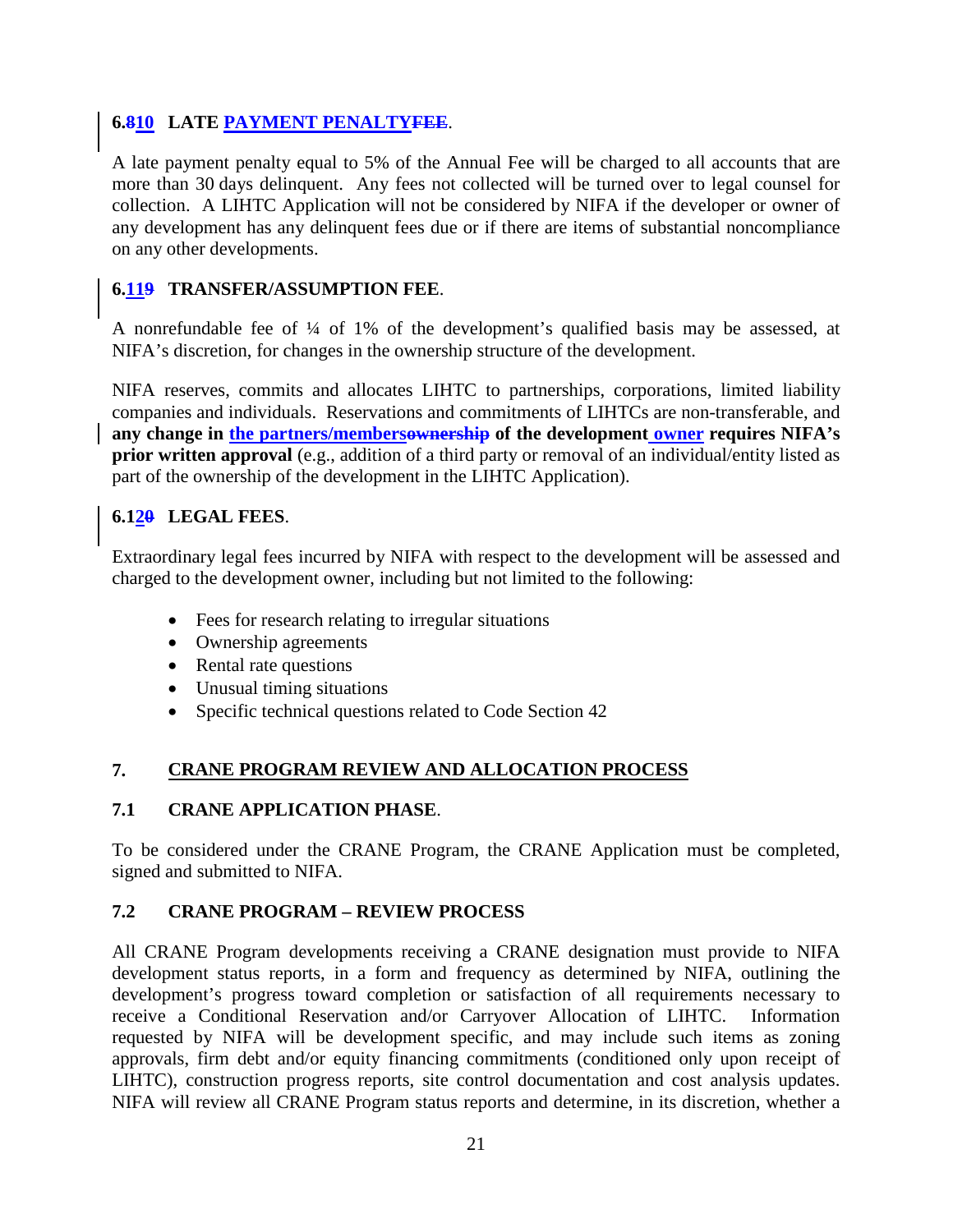CRANE Program development has made significant progress toward meeting the requirements to receive a Conditional Reservation of LIHTC. If NIFA determines that significant progress has not been achieved by CRANE Program development, NIFA reserves the right to cancel or suspend the Conditional Reservation of LIHTC. The LIHTC reserved under the Conditional Reservation will be available to other applicants meeting the requirements under the CRANE Program. To the extent of available resources, CRANE Program developments with a suspended Conditional Reservation may be eligible for a preference in a subsequent year's CRANE Program resources.

# **7.3 LIHTC APPLICATIONS SUBMITTED BY CRANE PROGRAM APPLICANTS**.

LIHTC Applications submitted under the CRANE Program must be completed and signed. The CRANE Program applicants must meet all threshold criteria specified in the LIHTC Application. Threshold criteria will require, among other things that the LIHTC Application contain evidence of the following:

- Architectural Plans
- Site control
- Financing commitments
- Zoning approval or evidence of material progress toward obtaining zoning approval
- Affirmative Marketing Plan
- Evidence of consistency with the documented housing needs of the community
- Owner's willingness to enter into a Land-Use Restriction Agreement
- Market study
- Capital Needs Assessment for rehabilitation developments

# **7.4 EVALUATION OF LIHTC APPLICATIONS UNDER THE CRANE PROGRAM**.

LIHTC Applications submitted under the CRANE Program that do not meet the threshold criteria requirements will either be suspended at NIFA's discretion or rejected without further consideration or review by NIFA.

- (a) Each CRANE Program development will be evaluated based upon information submitted in the CRANE Application and the LIHTC Application and such other information that NIFA may request or obtain in the evaluation process.
- (b) NIFA will conduct an initial evaluation to determine the appropriate amount of LIHTC to be reserved, using data provided by the applicant and according to NIFA benchmarks and Section 42 of the Code.
- **NOTE**: NIFA will only review materials submitted during the appropriate CRANE Program deadline.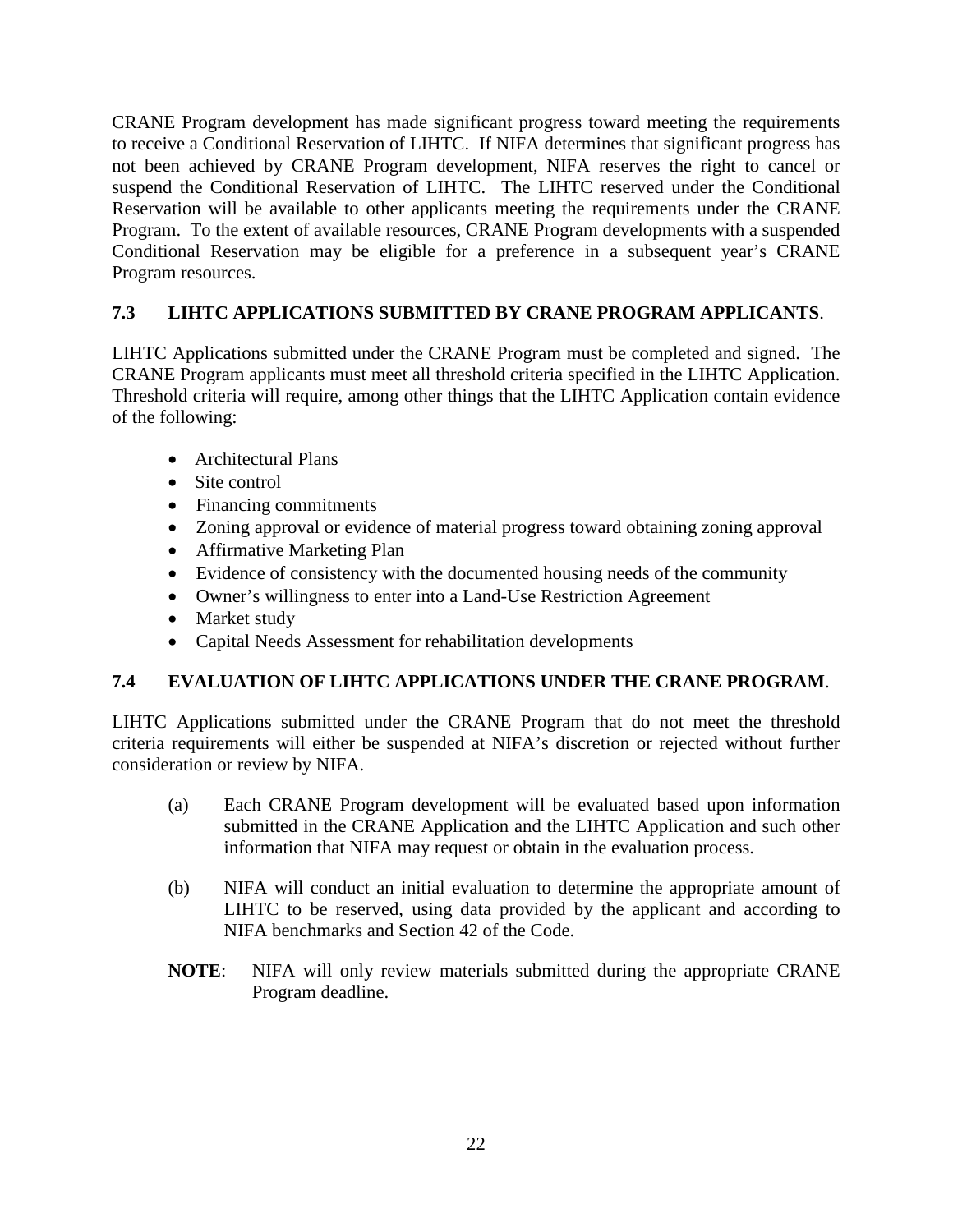#### **7.5 CONDITIONAL RESERVATION.**

Successful CRANE Program LIHTC applicants will be notified in writing and will receive a Conditional Reservation of LIHTC subject to conditions set forth in the Conditional Reservation and the availability of LIHTC under the CRANE Program.

Within the time period specified by NIFA in the Conditional Reservation, the CRANE Program applicant must satisfy submit to NIFA documentation of the following that the following elements of construction and/or rehabilitation process have been obtained or completed:

- (a) Payment of all Reservation Fee and any other fees due to NIFA (including fees from all other developments sponsored by such applicant).
- (b) Syndication commitment (signed by both parties) outlining LIHTC equity contribution commitment or terms (i.e., percentage, proceeds received).
- (c) Updated cost figures (firm bids at minimum, contracts preferred).
- (d) Executed organizational documents of the partnership or ownership entity of the development.
- (e) Ownership of the site as evidenced by a warranty deed.
- (fd) An Phase I Environmental Site Assessment prepared by an unrelated third party professional. For rehabilitation developments such report must include an assessment of the risks relating to lead-based paint, asbestos and radon.
- (g) Executed IRS Form 8821 (Tax Information Authorization Form) for the sharing of information between NIFA and the Internal Revenue Service ("IRS"). Each development owner will be required to execute a new Form 8821 every 3 years.
- (he) Each CRANE Program owner must agree to provide complete annual operating data and federal income tax returns to NIFA on a timely basis.
- (i) Certification from an appropriate city official with jurisdiction over the development or certification from the local Department of Energy must be submitted which states whether the development in the CRANE Program meets the local energy conservation code.
- (j) Provide to NIFA development status reports, in form and frequency as determined by NIFA, outlining the development's progress towards completion or satisfaction of all requirements necessary to receive a Carryover Allocation of LIHTC. Information requested by NIFA and may include such items as zoning approvals, construction progress reports, site control documentation and cost analysis updates.
- (kf) Firm commitments for all sources of funding (including construction and permanent sources and subsidies, if applicable).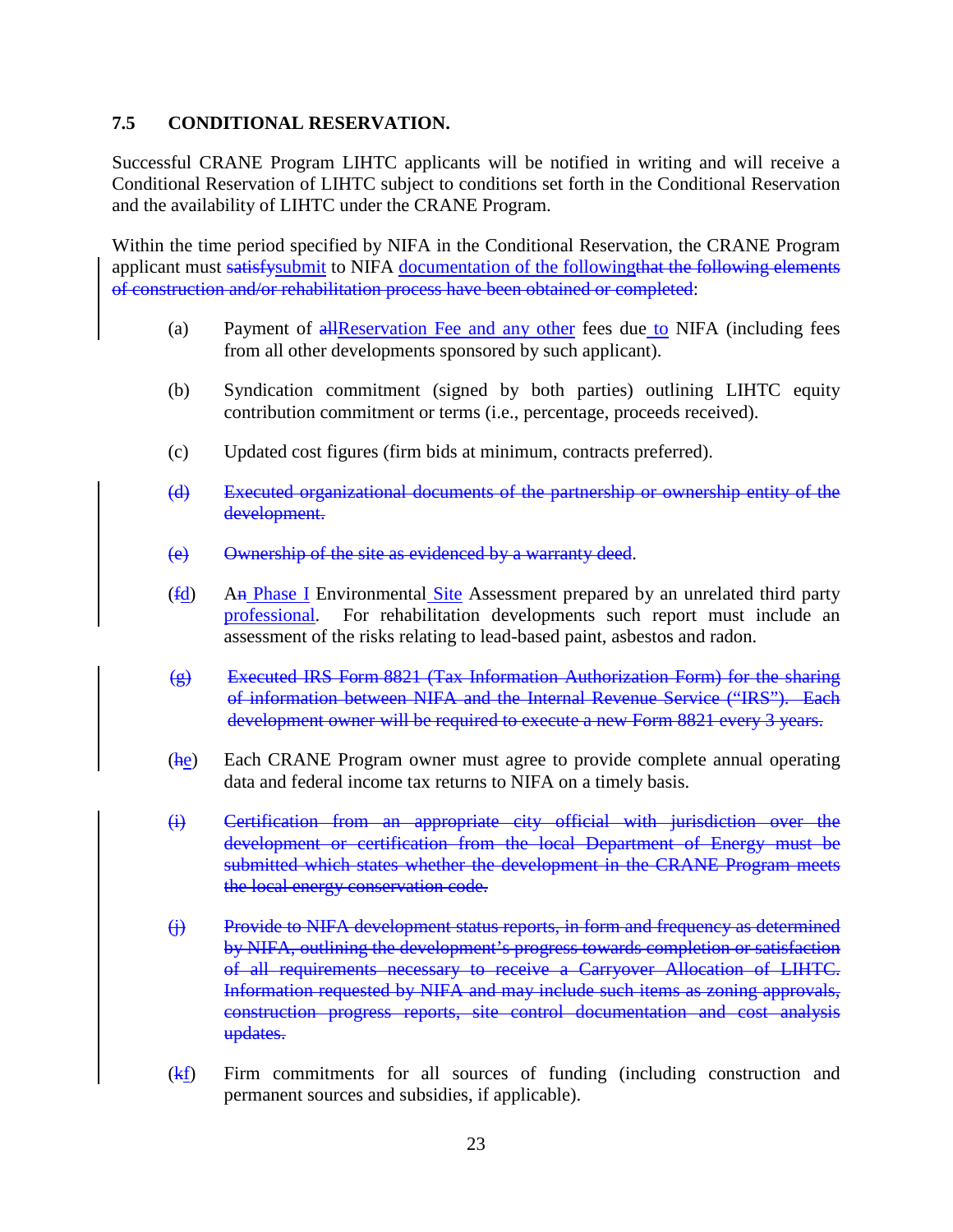- $(\text{lg})$  Owner of a new construction development must submit a $\Delta$  Fair Housing Certification in the form set forth inattached hereto as Exhibit A-hereto signed by the development's Architect certifying that the development will be constructed in compliance with the design and construction requirements set forth in the Fair Housing Act and Americans with Disabilities Act.
- (mh) Provide to NIFA development status reports, in form and frequency as determined by NIFA, outlining the development's progress towards completion or satisfaction of all requirements necessary to receive a Carryover Allocation Agreement or a final allocation of LIHTC. The Quarterly Progress Report attached hereto as Exhibit B should be utilized to submit reports to NIFA by the  $5<sup>th</sup>$  day following the end of each calendar quarter. Information requested by NIFA, may include such items as zoning approvals, construction progress reports, site control documentation and cost analysis updates.
- (i) If the proposed development intends to utilize Historic Rehabilitation Tax Credits, NIFA will require evidence from the State Historic Preservation Office (SHPO) of the United States Department of the Interior National Park Service Part I approval of the historic rehabilitation of the development, if not previously submitted with the LIHTC Application.
- (n) If Supportive Service are to be provided to tenants as set forth in Exhibit 302 of the LIHTC Application, submit an executed supportive service agreement with a qualified supportive services provider memorializing the terms of the plan submitted with the LIHTC Application.
- $\overrightarrow{(\theta)}$  Any other documentation required by NIFA.
- **NOTE:** Failure to meet the above requirements, and/or other conditions imposed by NIFA in its sole discretion within the designated time frame will result in the termination of the development's Conditional Reservation of LIHTC. Extensions are in NIFA's sole discretion and are available upon request under the following conditions:
	- 1. A written explanation of why an extension is needed, along with the proposed date that the information will be submitted to NIFA.
	- 2. Based on the facts and circumstances, the request for an extension is reasonable.
	- 3. The request for an extension is submitted to NIFA prior to the 90-day deadline.
	- 4. The Extension Fee is paid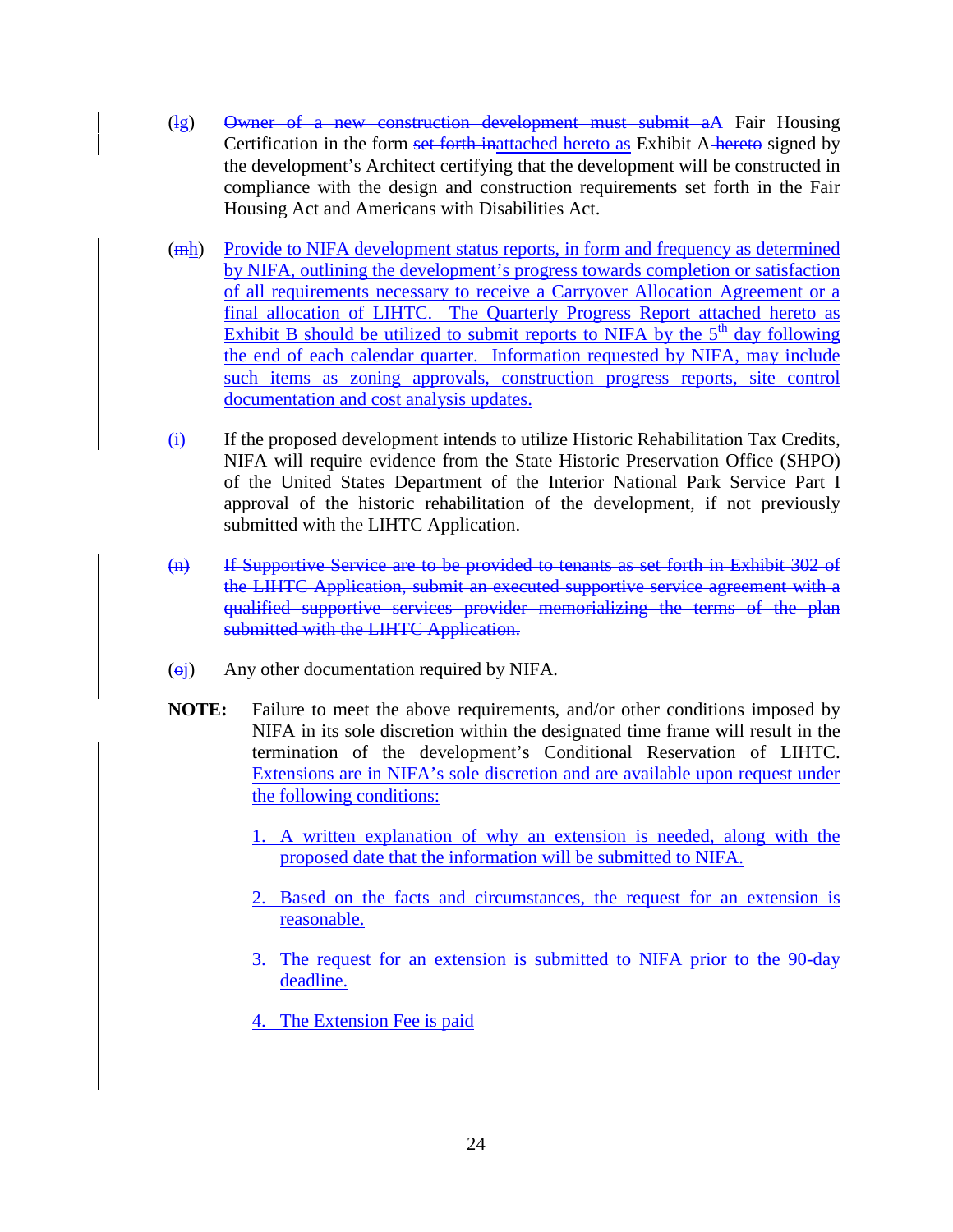#### **7.6 FIRM COMMITMENT**.

Upon satisfaction of the conditions to the Conditional Reservation, NIFA will reevaluate the LIHTC needs of the CRANE Program development to determine if any changes are warranted and then issue a firm commitment, subject to the following:

- (a) Execution of any disclaimers and other documents required by NIFA.
- (b) Receipt of all fees due NIFA.
- (c) Confirmation of firmness of terms for construction and permanent financing.
- (d) Receipt of plans and specifications that are in conformance with the applicable local energy conservation code, the Fair Housing Amendments Act of 1988 (Pub. L. 100-430) (if applicable) and Americans with Disabilities Act (P.L. 101-336); Section 504 of the Rehabilitation Act of 1973 (29 U.S.C. 794).

#### **7.7 REVOCATION**.

NIFA may revoke a Conditional Reservation, Firm Commitment or LIHTC allocation for any development. Revocation may occur at NIFA's sole discretion due to actions taken by the development's  $\Theta$ owner without NIFA's prior written approval from the time of a Conditional Reservation, Firm Commitment up to the placed-in-service date of the development for any of the following reasons:

- (a) Site change;
- (b) Change in ownership—a change in the parties involved in the ownership entity (e.g., addition of a third party or removal of an individual/entity listed as part of the development ownership submitted by the CRANE Program applicant in its LIHTC Application or CRANE Application);
- (c) Change in unit design, square footage, unit mix, number of units, number of residential buildings, etc.;
- (e) Instances of curable non-compliance issues beyond the specified cure period on an applicant's existing LIHTC developments in any state; or
- (f) Change in rents charged to tenants.

### **7.8 MODIFICATION OR DENIAL OF LIHTC ALLOCATION**.

NIFA may modify or deny the amount of LIHTC allocated to a CRANE Program development for any of the following reasons:

- (a) Information submitted to NIFA is determined to be fraudulent;
- (b) Failure to meet conditions set forth in the Conditional Reservation;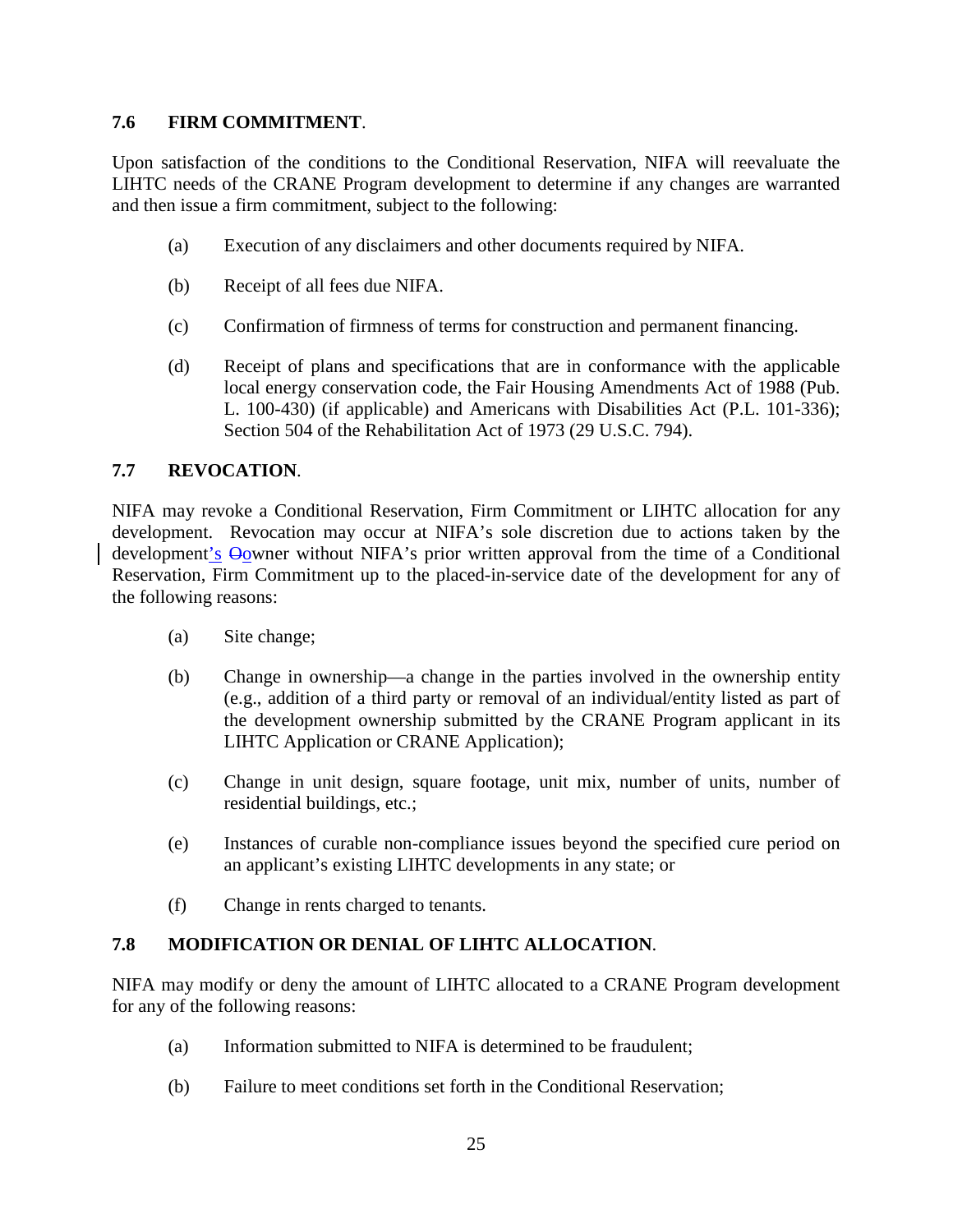- (c) Material changes occur in the actual costs and/or square footage of the development without the prior written approval of NIFA;
- (d) Development receives additional subsidies or financing other than those disclosed in the LIHTC Application or CRANE Application without the written approval of NIFA;
- (e) Subsequent regulations are issued by Department of the Treasury or the IRS pertaining to Section 42 of the Code; or
- (f) CRANE Applicant fails to promptly notify NIFA of any material or adverse changes in either the original LIHTC Application or CRANE Application.

### **7.9 CARRYOVER ALLOCATION**.

Section 42 of the Code provides that NIFA may issue a carryover allocation ("Carryover Allocation") to certain qualified developments, which will not be placed in service by December 31,  $\frac{20122013}{1000}$ . This provision requires that 10% or more of the expected basis in the development must be incurred within one year from the date of the Carryover Allocation. To request a Carryover Allocation, submit two complete copies of the following to NIFA by the required deadline:

- (a) The Carryover Allocation Documentation as set forth in the Carryover Allocation Procedures Manual.
- (b) 10% Test certification by an independent, third-party certified public accountant or attorney that 10% or more of the reasonably expected basis in the development determined as of the close of the second calendar year following the year in which the Conditional Reservation was made has been incurred by June 30, 2014 within one year from the date of the Carryover Allocation. If the developer fee is included in the 10% test, it must be earned and reasonable for the services performed to date and evidenced by an agreement (should not be greater than 20% of the total developer fee).

All developments receiving a Conditional Reservation must submit the Carryover Allocation Documentation to NIFA by November 1, 20132. The 10% Test certification must be submitted to NIFA no later than June 30, 20143. If the Carryover Allocation Documentation and 10% Test certification are not submitted to NIFA by the specified deadlines, a 1% late fee, as discussed in Section 3.3, will be assessed to the development  $\Theta$ owner. A Carryover Allocation Agreement will not be issued to a development prior to payment of all fees due and payable to NIFA.

> **NOTE**: Failure to submit the Carryover Allocation Documentation and 10% Test certification by the required deadlines may result in the revocation of the Conditional Reservation. Extensions may be requested as set forth in Section 6.8.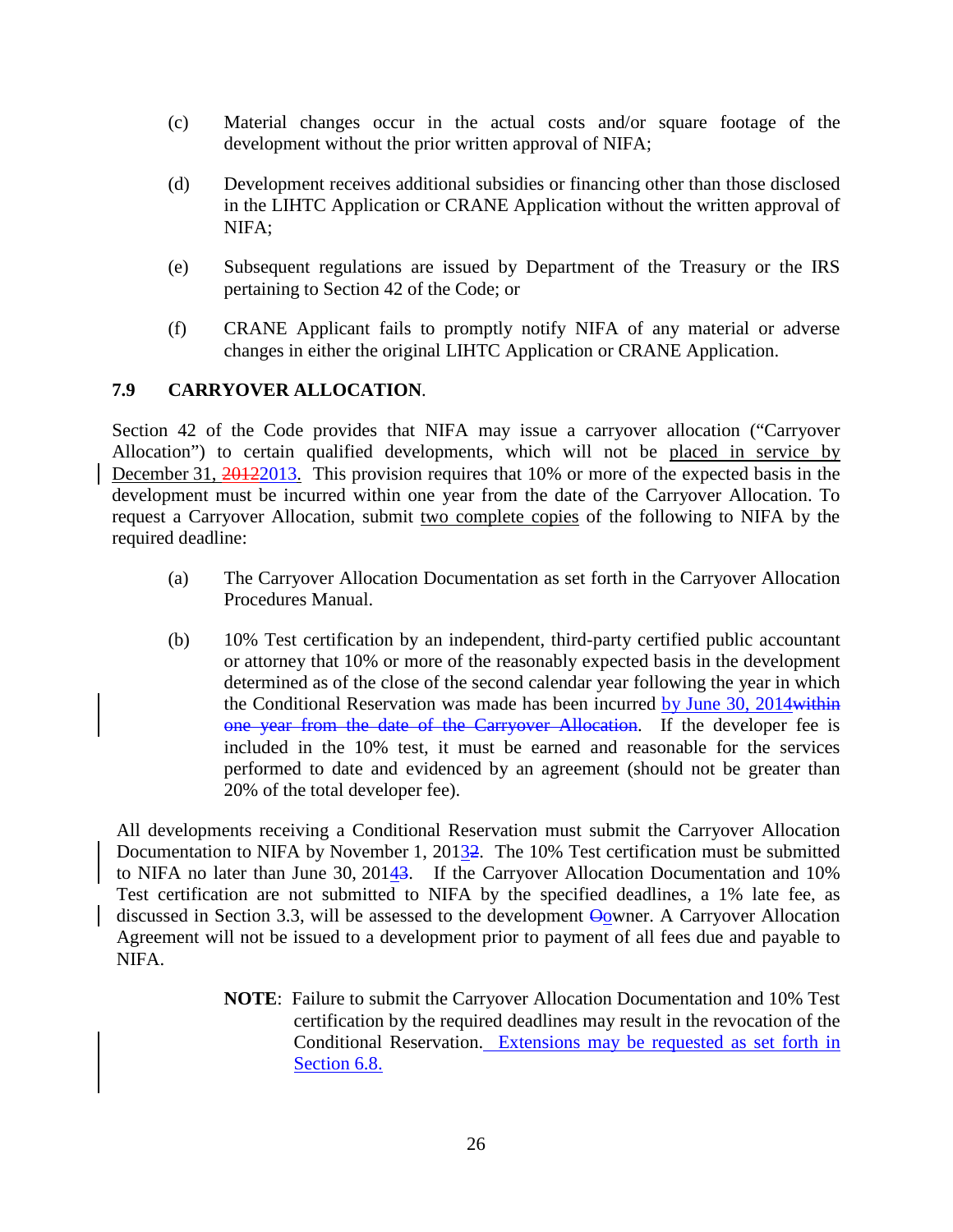#### **7.10 FINAL LIHTC ALLOCATION / COST CERTIFICATION**.

No LIHTC allocation will be made until the development has been placed-in-service and submission of the Final Cost Certification Documentation, as set forth in the Cost Certification Procedures Manual, to NIFA. Final LIHTC allocations may be requested as soon as an eligible building has been placed in service. NIFA requires the submission of the Final Cost Certification Documentation by the deadlines set forth in the Final Cost Certification Procedures Manual. The LIHTC amount allocated to the development is based on NIFA's final determination of the qualified basis for the building or development and a review of the development's costs.

**NOTE**: Failure to submit the Final Cost Certification Documentation by the required deadlines as set forth in the Final Cost Certification Procedures Manual may result in late fees or the revocation of the LIHTC allocation. Extensions may be requested as set forth in Section 6.8.Under extreme circumstances the development Owner may submit a written request to NIFA for an extension of time in which to submit the Final Cost Certification Documentation.

#### **8. LIHTC GUIDELINES**

Following are general guidelines of the LIHTC Program including the CRANE Program and all other set-asides. These guidelines are not conclusive and should not be relied upon as tax advice. NIFA suggests that, prior to completing the LIHTC Application and/or CRANE Application; you consult with an independent, third-party certified public accountant or attorney for a complete interpretation of the tax law and Section 42 of the Code. NIFA's review of documents submitted in connection with a LIHTC Application or CRANE Application is solely for its own purposes. NIFA makes no representations to the development Owner or anyone else as to:

- (a) compliance with the Code, Treasury Regulations or any other laws or regulations governing LIHTC; or
- (b) the financial feasibility or viability of any development.

No member, officer, agent or employee of NIFA will be personally liable concerning any matters arising out of, or in relation to, the allocation of LIHTC. LIHTC's will be awarded based on federal tax law and Nebraska's LIHTC Allocation Plan. NIFA reserves, commits and allocates LIHTC to partnerships, corporations, limited liability companies and individuals. LIHTC commitments, reservations and allocations are not transferable, and any change in development ownership requires NIFA's prior written approval. NIFA verifies development ownership through organizational documents, closing documents, warranty deeds and title reports.

NIFA reserves the right to not allocate LIHTC to any development, regardless of ranking/scoring, if NIFA determines in its sole discretion that the development does not further the purpose and goals of the LIHTC Program. For purposes of this determination, the information taken into account may include, but is not limited to, comments from officials of local governmental jurisdictions, the applicant/sponsor's experience and performance and the applicant/sponsor's prior dealings with NIFA and other states' LIHTC programs. The prior performance considered may include, but is not limited to, progress achieved with previous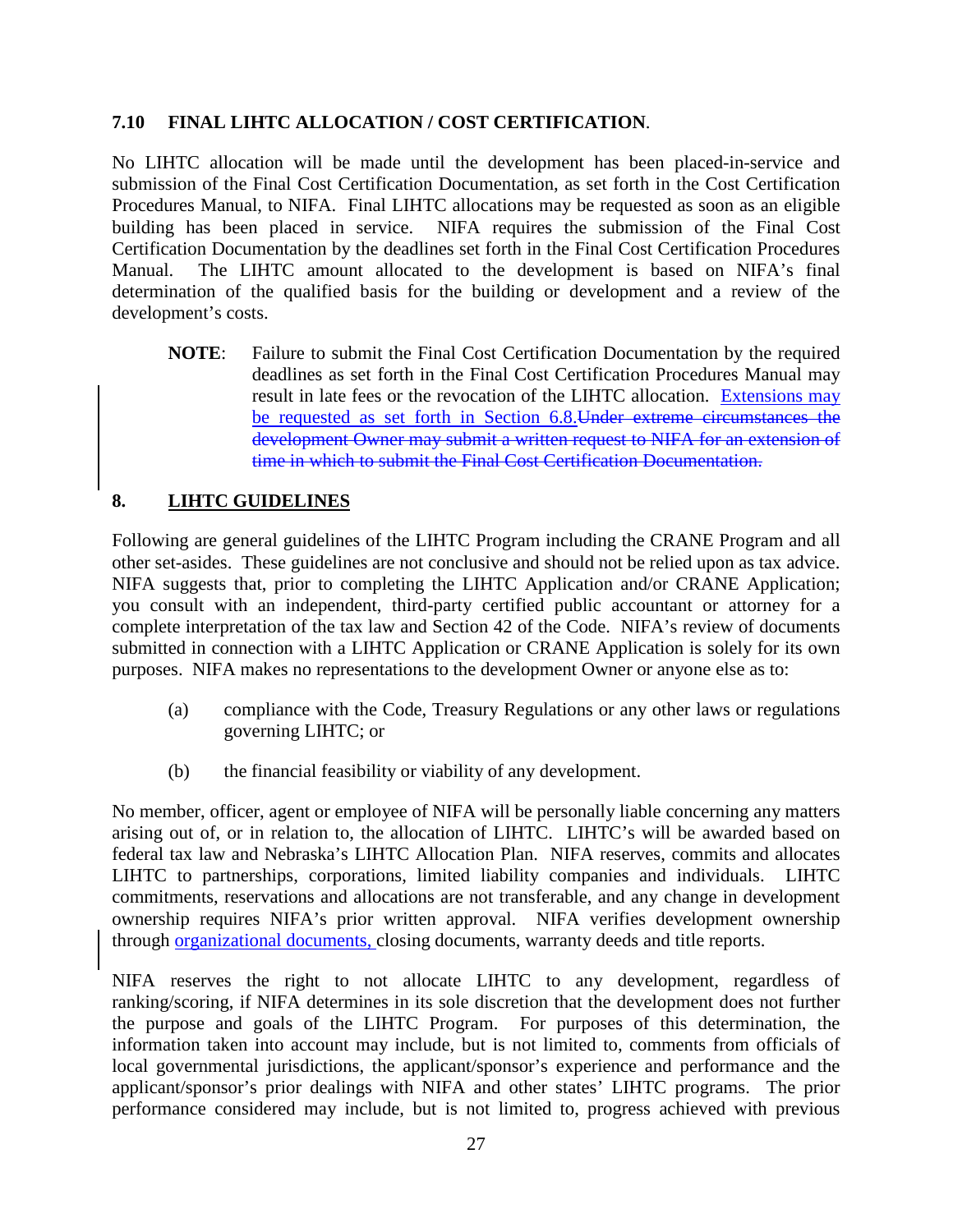Conditional Reservations, Carryover Allocations, Cost Certifications, development compliance and payment of monitoring fees due to NIFA.

NIFA reserves the right not to allocate LIHTC to any development, regardless of ranking/scoring, if NIFA determines in its sole discretion that a disproportionate number of LIHTC developments have been developed in a particular census tract within the past three-year period. NIFA may decide to allocate LIHTC to a development in another county to best serve the citizens of Nebraska. This right will be exercised only in limited circumstances, such as when LIHTC developments in a particular census tract have a vacancy rate of 7% or more, or if adding current LIHTC Applications to existing LIHTC developments and others previously approved and funded (but not yet constructed or occupied) LIHTC developments would create a disproportional number of low-income housing units in that particular area.

NIFA recognizes that certain developments may need additional subsidies to encourage the production of and ensure the viability of low-income housing developments. Under certain circumstances (particularly for smaller developments in rural areas), NIFA may agree to provide limited second mortgage financing to enable such developments to take advantages of LIHTC available in connection with the issuance by NIFA of tax-exempt bonds. The owners of developments receiving secondary NIFA financing will be required to execute a Land Use Restriction Agreement ("LURA") which will be recorded as a restriction running with the land, requiring any successor in title to the owner (through assignment, foreclosure or an instrument in lieu of foreclosure) to agree to repay or assume the outstanding balance of such secondary financing indebtedness to NIFA as a condition to an agreement by NIFA to execute a new LURA (a new LURA is necessary for the successor in title to claim any LIHTC remaining on the development).

All information submitted to NIFA will be kept confidential and will not be available to any other applicant or third party. Applicants will be given their scoring results upon request and may receive the total scoring results of the other developments on an anonymous basis.

Applicants who have been convicted of, entered an agreement for immunity from prosecution for or pleaded guilty (including a plea of no contest) to a crime of dishonesty, moral turpitude, fraud, bribery, payments of illegal gratuities, perjury, false statement, racketeering, blackmail, extortion, falsification or destruction of records are ineligible to apply for LIHTC. Applicants who have been barred from any other NIFA program, other state LIHTC programs or any federal programs are also ineligible to apply for LIHTC. Applicants having an identity of interest with any barred entity may also not be eligible to apply for LIHTC at the sole discretion of NIFA. Furthermore, NIFA reserves the right to amend, modify or withdraw its request for proposals and any of the program instructions or procedures contained within the LIHTC Application and may exercise such right at any time without notice and without liability to any applicant or other party for their expenses incurred in the preparation of a LIHTC Application or otherwise.

#### **9. COMPLIANCE MONITORING**

During the Compliance Period as set forth in the LURA, NIFA, as part of this LIHTC Allocation Plan, is required to adopt and adhere to compliance monitoring procedures which will: (i) monitor developments for noncompliance and (ii) notify the IRS of any noncompliance of which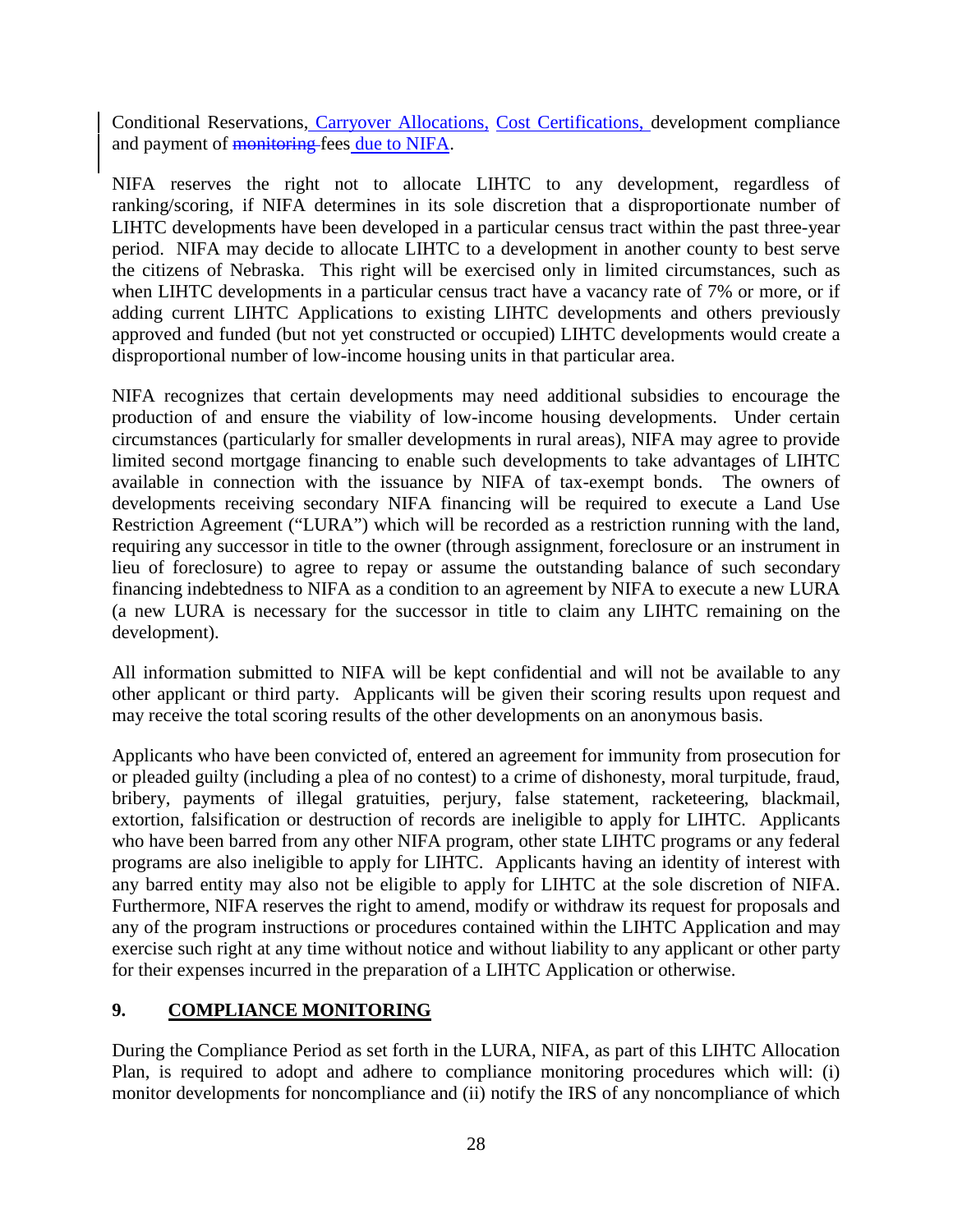NIFA becomes aware of in accordance with Section 42(m) of the Code, Treasury Regulation § 1.42-5 and any other applicable regulations. All development owners must enter into a LURA with NIFA, binding all parties to comply with Section 42 of the Code, Treasury Regulation § 1.42-5 and any other applicable regulations. Pursuant to the LURA, development owners (or the management agents thereof) are required to attend, on an annual basis, a compliance seminar sponsored by NIFA. In addition, development owners with items of noncompliance that have not been corrected in a timely fashion may be required to provide quarterly compliance reports to NIFA and may, in NIFA's sole discretion, be ineligible to receive future allocations of LIHTC.

The following procedures outline NIFA's plans for compliance monitoring by development owners. Such procedures, together with the covenants and representations contained in the LURA (which form of LURA is incorporated in this LIHTC Allocation Plan by reference) shall constitute the procedures for compliance monitoring by NIFA. (Capitalized terms used below and not otherwise defined shall have the meanings as set forth in the LURA).

## **9.1 TENANT INCOME CERTIFICATIONS**.

Development owners shall maintain a file for each Qualified Tenant residing in the development (which shall be updated during each year of unit occupancy by the development owner). Each tenant file shall contain a copy of the rent record and a copy of such tenant's executed Application and Income Certification (a form of which is attached to the LURA) as well as supporting documentation, which is subject to independent investigation and verification by NIFA. Each tenant file shall be submitted to NIFA as set forth below or in such other form and manner as may be required by the applicable rules, regulations or policies now or hereafter promulgated by the Department of the Treasury or the IRS.

### **9.2 ANNUAL OWNER CERTIFICATIONS**.

Development owners are required to immediately notify NIFA if, at any time, the residential units in a development are not occupied or available for occupancy as provided above. Development owners shall prepare and submit, under penalty of perjury, to NIFA, no later than January  $15<sup>th</sup>$  of each year following the first year in which the minimum set-aside is met, a Certificate of Continuing Program Compliance (a form of which is attached to the LURA) and an Annual Tax Credit Summary Report (a form of which is attached to the LURA), both executed by the development owner stating the number of dwelling units in the development which, as of the first date of such calendar year, were occupied by Qualified Tenants (or were deemed to be occupied by Qualified Tenants as provided in the LURA for all or part of such period), together with copies of annual Certifications of Tenant Eligibility and Income Verification (and supporting documentation) and submission of Certification On-Line (COL) data collected by the development owner.

### **9.3 RECORD KEEPING AND RETENTION**.

Development owners are required to collect and retain records for each qualified low-income building in the development for at least six years after the due date (with extensions) for filing the federal income tax return for such year. Notwithstanding the above, records for the first year of the LIHTC Period must be retained for at least six years beyond the due date (with extensions)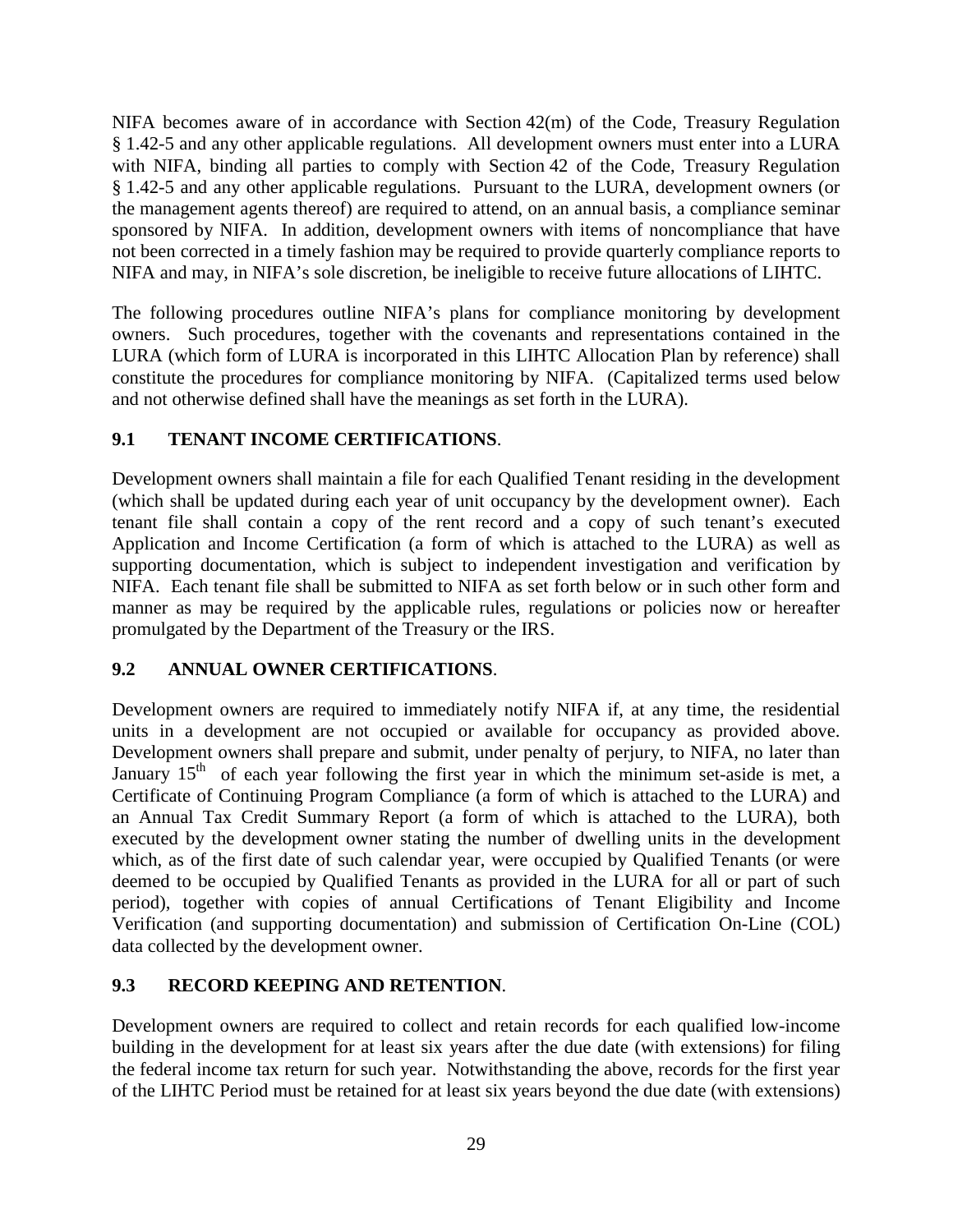for the filing of the federal income tax return for the last year of the Compliance Period of the building. Such records shall include for each year during the Compliance Period the following information pertaining to each building in the development:

- (a) The total number of residential rental units in the building (including the number of bedrooms and the size in square feet of each residential rental unit);
- (b) The percentage of residential rental units in the building that are Qualified Units;
- (c) The rent charged on each residential rental unit in the building, including any utility allowances;
- (d) The number of occupants in each Qualified Unit and any changes in the number of occupants in each Qualified Unit;
- (e) The Qualified Unit vacancies in the building and information that indicates when, and to whom, the next available units were rented;
- (f) The annual income certification of each Qualified Tenant per Qualified Unit;
- (g) Documentation to support each Qualified Tenant's annual income certification (for example, a copy of the Qualified Tenant's federal income tax return, Forms W-2 or verifications of income from third parties such as employers or state agencies paying unemployment compensation). Tenant income is to be calculated in a manner consistent with the determination of annual income under Section 8 of the United States Housing Act of 1937 ("Section 8"), and not in accordance with the determination of gross income for federal income tax liability. In the case of a tenant receiving housing assistance payments under Section 8, this documentation requirement is satisfied if the public housing authority provides a statement to the development owner declaring that the tenant's income does not exceed the applicable income limit under Section  $42(g)$ of the Code;
- (h) The eligible basis and the Qualified Basis of the building at the end of the first year of the TaxCredit Period; and
- (i) The character and use of the nonresidential portion of the building included in the building's eligible basis under Section 42(d) of the Code (e.g., tenant facilities that are available on a comparable basis to all tenants and for which no separate fee is charged for use of the facilities, or facilities reasonably required by the development).

### **9.4 REVIEW PROCESS**.

For each year of the Compliance Period, NIFA will perform a compliance review on the development. Certifications and other information submitted to NIFA (as described above) shall be reviewed for compliance with the requirements of Section 42 of the Code.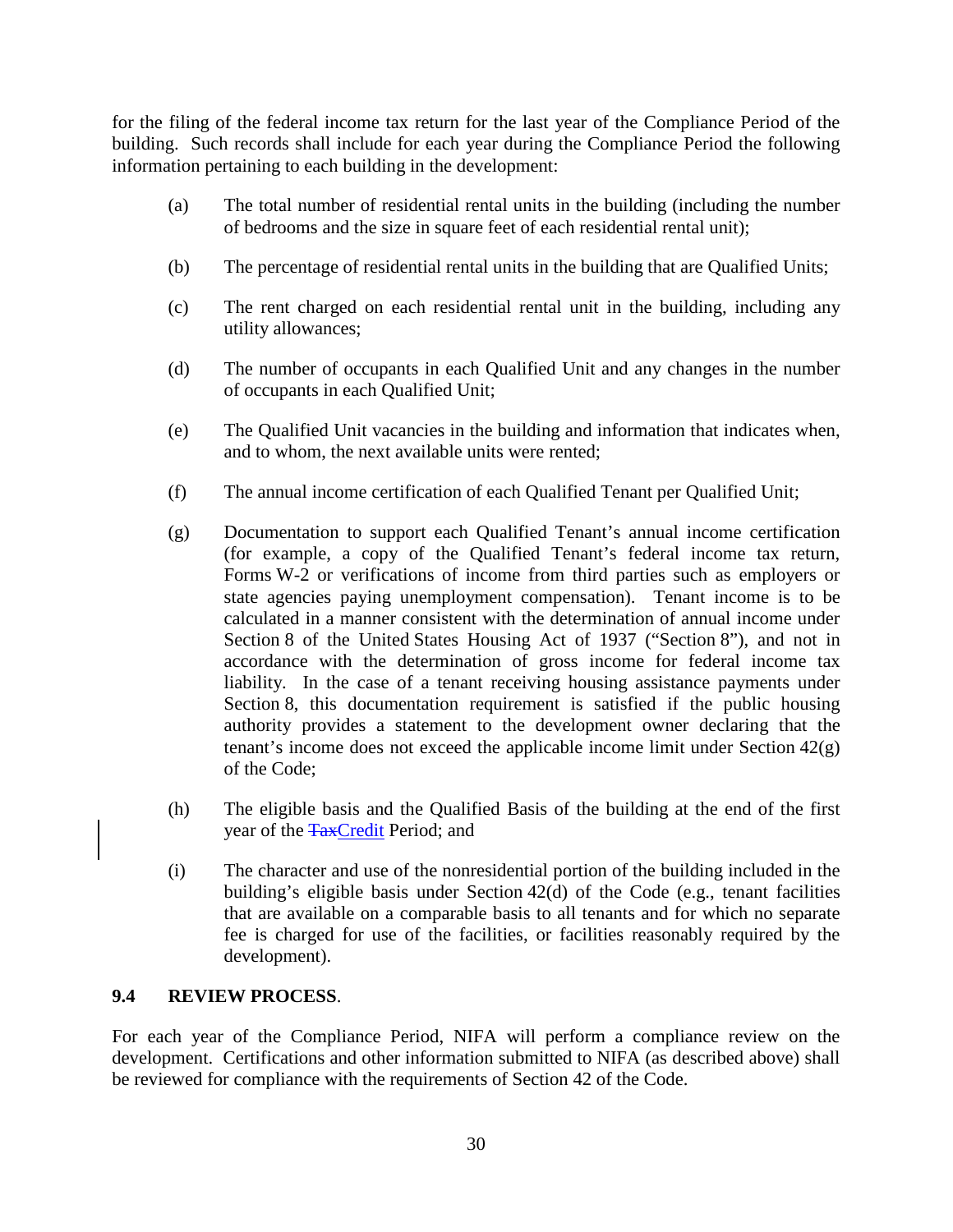#### **9.5 ON-SITE INSPECTION AND TENANT FILE REVIEW**.

The LURA provides that NIFA, or its designated agent, shall have the right to perform on-site inspections of each building in the development, inspect each Qualified Unit and review the tenant file for each such Qualified Unit.

NIFA, or its designated agent, will conduct an on-site inspection of each building in the development and inspect at least 20% of the Qualified Units and review the tenant files for such Qualified Units. On-site inspections and tenant file reviews shall be conducted by the end of the second calendar year following the year in which the last building in the development was placed in service. Thereafter, NIFA, or its designated agent, will conduct on-site inspections of all buildings in the development and review the tenant files at least once every three years. NIFA shall notify each development owner in advance of any such on-site inspection and review. NIFA shall randomly select which Qualified Units and tenant records will be inspected and reviewed.

Any duly authorized representative of NIFA, the Department of the Treasury or the IRS may inspect the books and records of the development pertaining to the incomes of the Qualified Tenants residing in the development.

In conjunction with each on-site inspection, development owners must provide to NIFA, or its designated agent, any local health, safety or building code violations reports or notices received on the development. Based on the on-site inspection and NIFA's receipt and review of all local health, safety or building code violations reports or notices, NIFA shall determine whether each building in the development and its Qualified Units are suitable for occupancy.

### **9.6 NOTIFICATION TO OWNER**.

In the event NIFA discovers a noncompliance issue with any of the provisions of the LURA or Section 42 of the Code, NIFA will immediately notify the development owner in writing. The development owner shall have 60 days from the issuance of such notice (the "Correction Period") to correct the noncompliance.

Noncompliance includes, but is not limited to, the following: (a) NIFA's failure to receive: tenant income certifications, supporting documentation and rent records, (b) noncompliance with any provision of Section 42 of the Code and/or (c) any change in the applicable fraction or eligible basis of the development which would result in a decrease in the Qualified Basis of the development. NIFA shall be authorized and entitled, pursuant to the provisions of the LURA, to perform all acts necessary to comply with the monitoring and notification responsibilities set forth in Section  $42(m)(i)(B)(iii)$  of the Code and any Treasury Regulations promulgated thereunder or other interpretations thereof by the IRS or the courts.

### **9.7 NOTICE TO INTERNAL REVENUE SERVICE**.

Within 45 days after the expiration of the Correction Period, NIFA shall file with the IRS, a copy of Form 8823, explaining the nature of the noncompliance and whether or not such noncompliance has been corrected.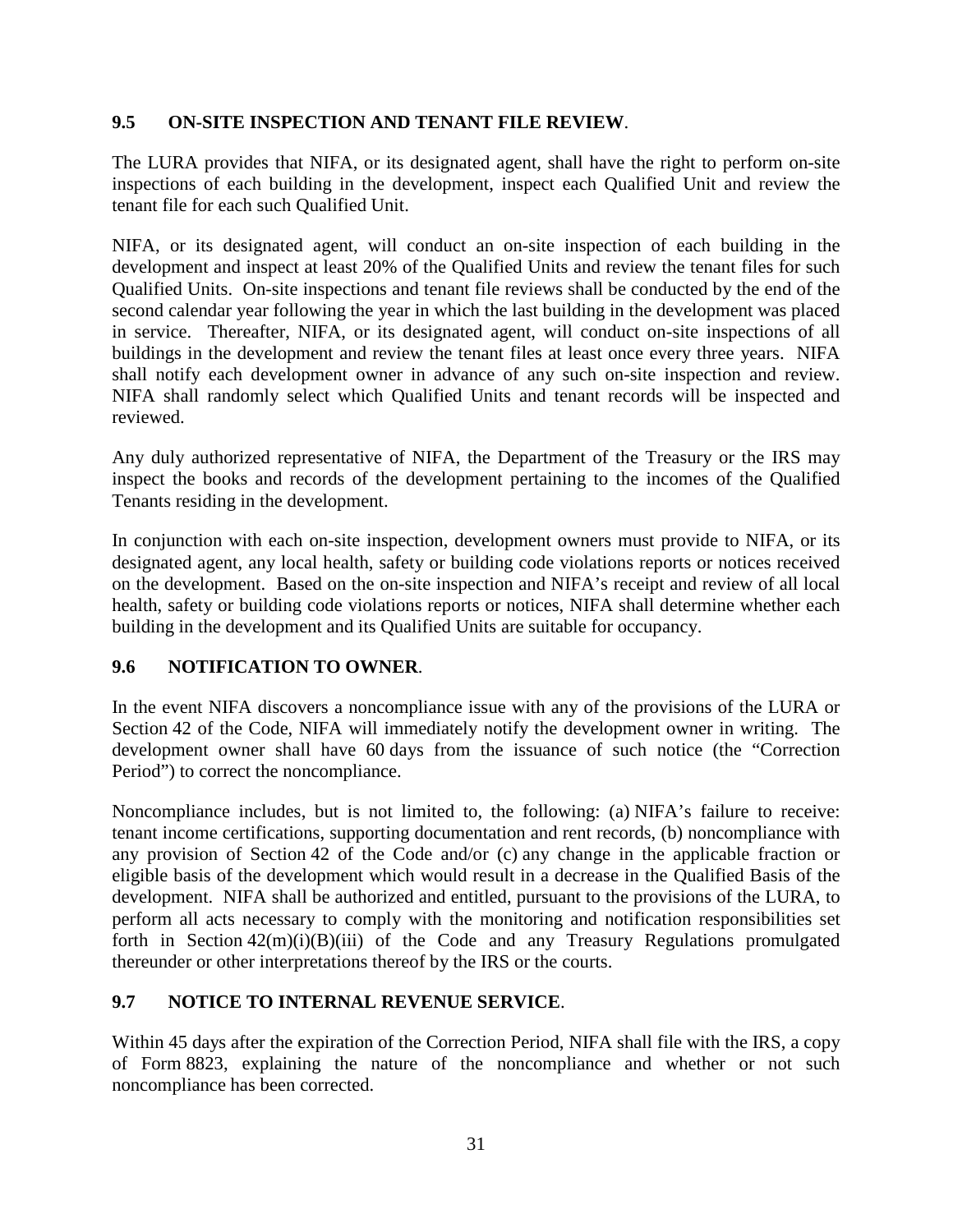#### **9.8 LIABILITY**.

Compliance with the requirements of Section 42 of the Code is the sole responsibility of the development owner. NIFA's obligations to monitor for compliance with the requirements of Section 42 of the Code does not, and will not, make NIFA liable for a development owner's noncompliance.

All CRANE Applications and LIHTC Applications, materials, exhibits and correspondence submitted to NIFA are the property of NIFA. An agreement may be made between NIFA and any other appropriate federal regulatory agency to exchange such information.

Correspondence and inquiries should be directed to:

Nebraska Investment Finance Authority (NIFA) Suite 200 1230 O Street Lincoln, NE 68508-1402 Attention: LIHTC Program Telephone: (402) 434-3900 (800) 204-NIFA Facsimile: (402) 434-3921 Internet: [www.NIFA.org](http://www.nifa.org/)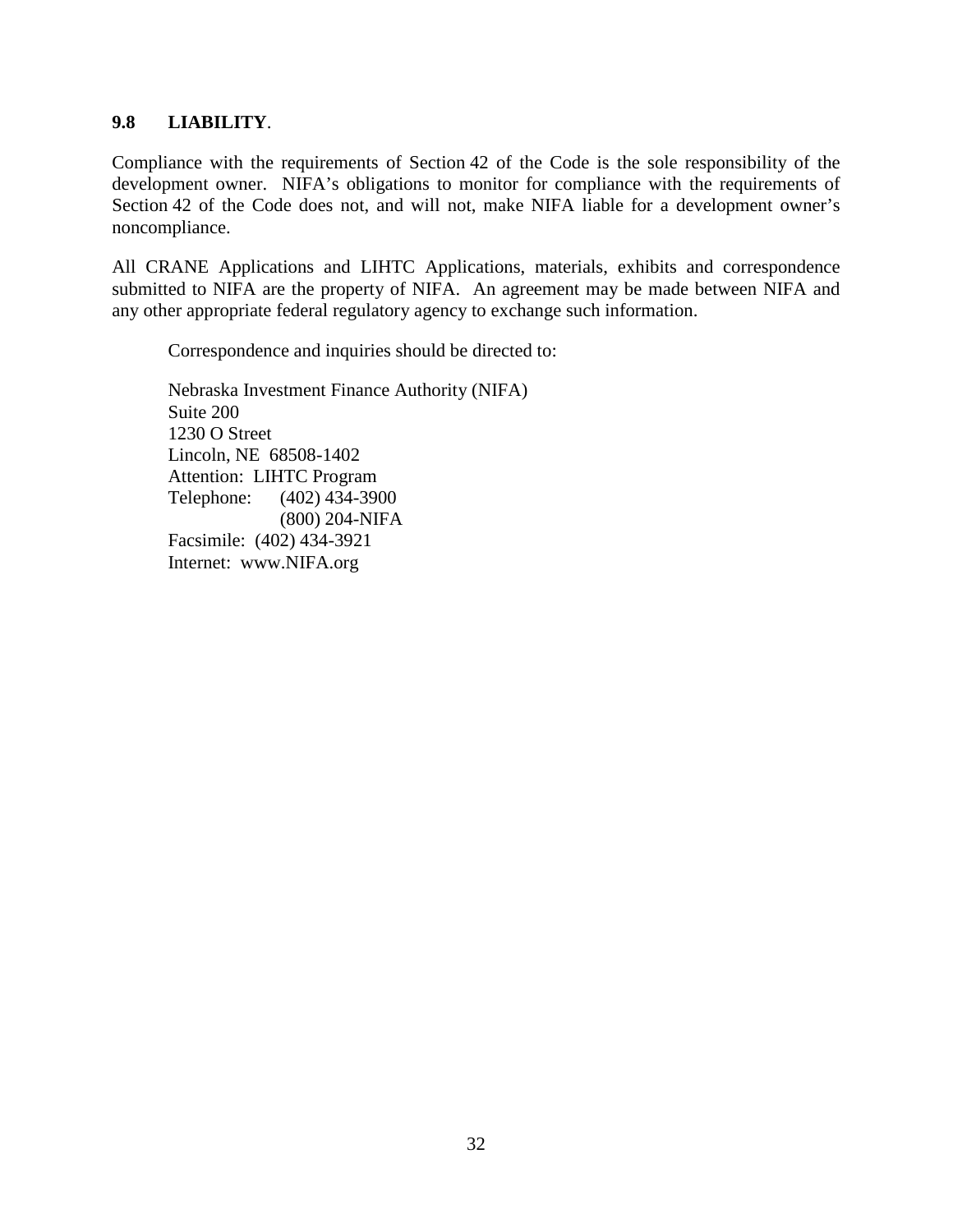# **EXHIBIT A**

# **FAIR HOUSING ACT ACCESSIBILITY CERTIFICATION**

The following is a certification regarding design and construction requirements of the Fair Housing Act (the "Act"). This certification represents many, but not all, of the requirements to the Act. This certification is not intended to be exhaustive; rather, it is a helpful guide in determining if the major requirements of the Act have been met in designing and constructing the development. **If a box below is not checked due to the applicability of an exception to the Act, the architect MUST include an explanation of the exception, including a citation to the relevant section of the Act.**

#### GENERAL REQUIREMENTS

Development has buildings containing 4 or more units and was designed and constructed for first occupancy on or after March 13, 1991.

 $\Box$  If it is an elevator building, all units are "covered units."

All units in buildings with elevators have features required by the Act.

If it is a non-elevator building, all ground-floor units are "covered units."

 $\Box$  All ground-floor units in buildings without elevators have features required by the Act.

**NOTE**: There is a narrow exception which provides that a non-elevator building in a development need not meet all of the Act's requirements if it is impractical to have an accessible entrance to the non-elevator building because of hilly terrain or other unusual characteristics of the site.

#### ACCESSIBLE BUILDING ENTRANCE ON AN ACCESSIBLE ROUTE

- $\Box$  The accessible route is a continuous, unobstructed path (no stairs) through the development that connects all buildings containing covered units and all other amenities.
- $\Box$  The accessible route also connects to parking lots, public streets, public sidewalks and public transportation stops.
- $\Box$  All slopes are no steeper than 8.33%.
- All slopes between 5% and 8.33% have handrails.
- Covered units have at least one entrance on an accessible route.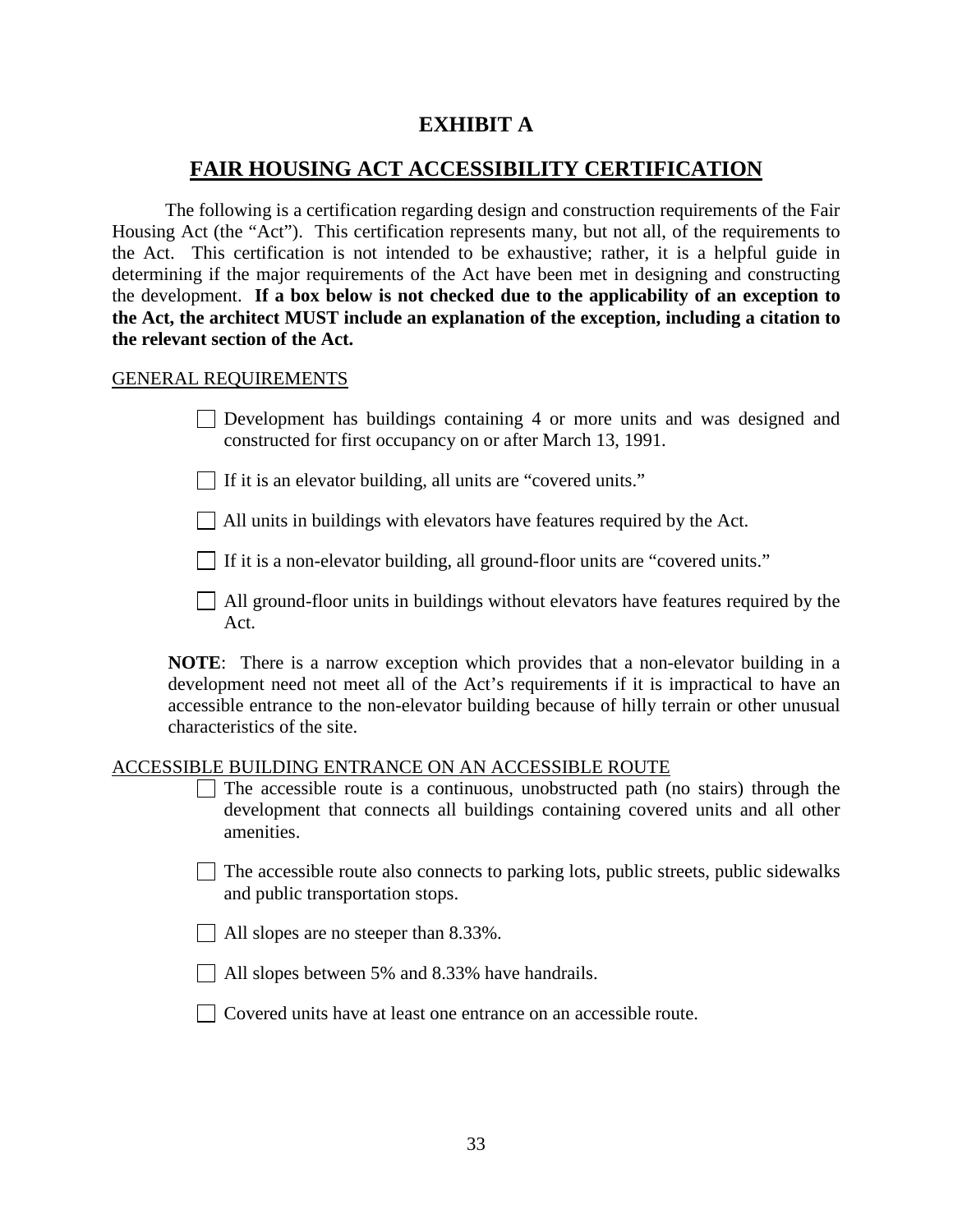|                     | There are sufficient curb cuts for a person using a wheelchair to reach every<br>building in the development.                                                                                                                                                                                            |
|---------------------|----------------------------------------------------------------------------------------------------------------------------------------------------------------------------------------------------------------------------------------------------------------------------------------------------------|
|                     | COMMON AND PUBLIC USE AREAS                                                                                                                                                                                                                                                                              |
|                     | At least two percent of all parking spaces are designated as handicapped parking.                                                                                                                                                                                                                        |
|                     | At least one parking space at each common and public use amenity is designated<br>as handicapped parking.                                                                                                                                                                                                |
|                     | All handicapped parking spaces are properly marked.                                                                                                                                                                                                                                                      |
|                     | All handicapped parking spaces are at least 96" wide with a 60" wide access aisle<br>which can be shared between two spaces.                                                                                                                                                                             |
| $\vert \ \ \vert$   | The accessible aisle connects to a curb ramp and the accessible route.                                                                                                                                                                                                                                   |
|                     | The rental or sales office is readily accessible and usable by persons with<br>disabilities.                                                                                                                                                                                                             |
|                     | All mailboxes, swimming pools, tennis courts, clubhouses, rest rooms, showers,<br>laundry facilities, trash facilities, drinking fountains, public telephones and other<br>common and public use amenities offered by the development are readily<br>accessible and usable by persons with disabilities. |
| <b>USABLE DOORS</b> | All doors into and through covered units and common use facilities provide a<br>clear opening of at least 32" nominal width.                                                                                                                                                                             |
|                     | All doors leading into common use facilities have lever door handles that do not<br>require grasping and twisting.                                                                                                                                                                                       |
|                     | Thresholds at doors to common use facilities are no greater than 1/2".                                                                                                                                                                                                                                   |
|                     | All primary entrance doors to covered units have lever door handles that do not<br>require grasping and twisting.                                                                                                                                                                                        |
|                     | Thresholds at primary entrance doors to covered units are no greater than 3/4" and<br>beveled.                                                                                                                                                                                                           |
|                     | ACCESSIBLE ROUTE INTO AND THROUGH THE COVERED UNIT<br>All routes through the covered units are no less than 36" wide.                                                                                                                                                                                    |
|                     | ACCESSIBLE ENVIRONMENTAL CONTROLS<br>All light switches, electrical outlets, thermostats and other environmental controls<br>must be no less than 15" and no greater than 48" from the floor.                                                                                                            |
|                     | REINFORCED BATHROOM WALLS FOR GRAB BARS                                                                                                                                                                                                                                                                  |

# 34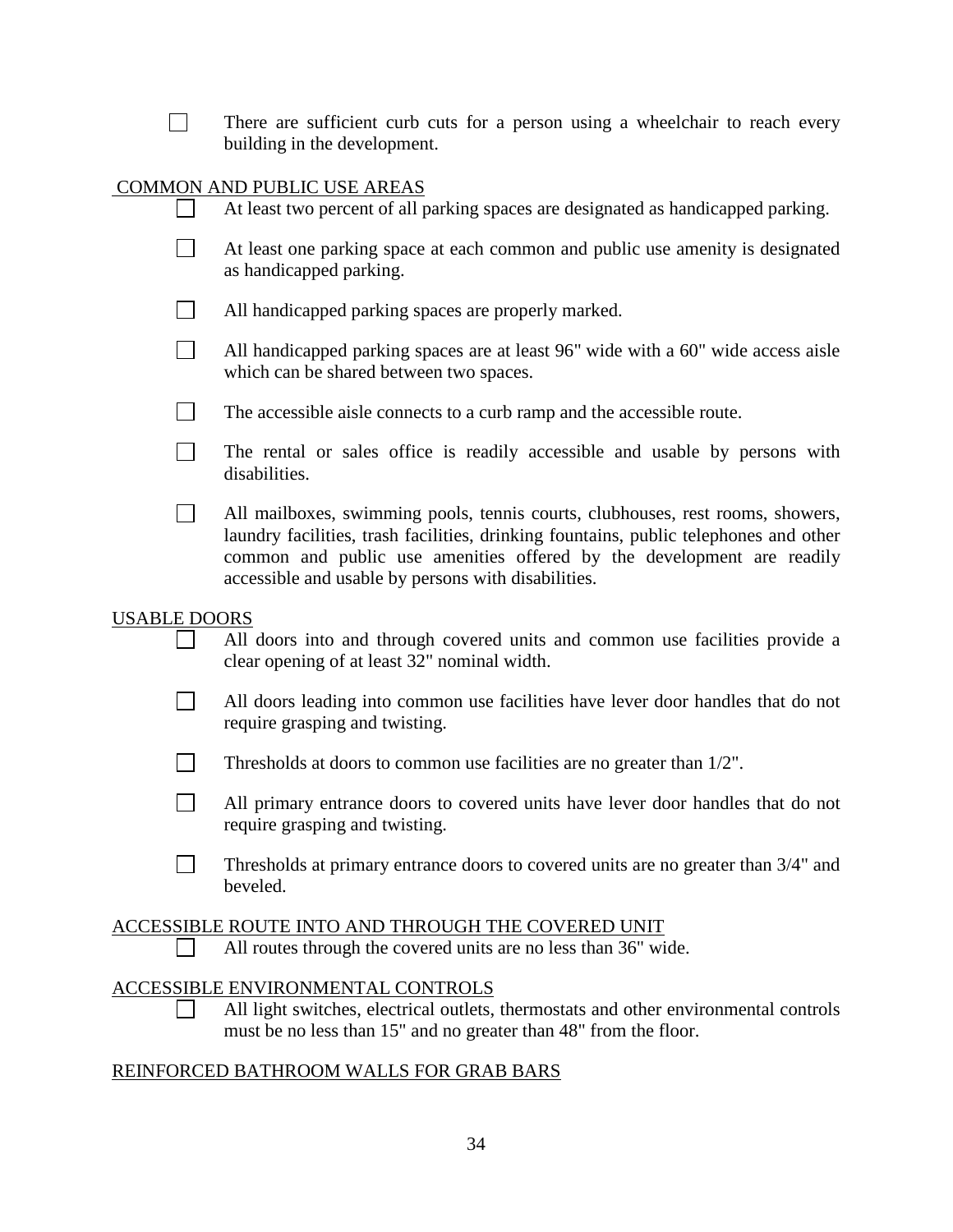| Reinforcements are built into the bathroom walls surrounding toilets, showers and |
|-----------------------------------------------------------------------------------|
| bathtubs for the later installation of grab bars.                                 |

# USABLE KITCHENS AND BATHROOMS

|  | At least 30" x 48" of clear floor space at each kitchen fixture and appliance.                                                                                      |
|--|---------------------------------------------------------------------------------------------------------------------------------------------------------------------|
|  | At least 40" between opposing cabinets and appliances.                                                                                                              |
|  | At least a 60" diameter turning circle in U-shaped kitchens unless the cooktop or<br>sink at end of U-shaped kitchen has removable cabinets beneath for knee space. |
|  | In bathroom, at least $30'' \times 48''$ of clear floor space outside swing of bathroom<br>door.                                                                    |
|  | Sufficient clear floor space in front of and around sink, toilet and bathtub for use<br>by persons using wheelchairs.                                               |

Certification completed by the development architect:

By

Printed Name

Title

Date \_\_\_\_\_\_\_\_\_\_\_\_\_\_\_\_